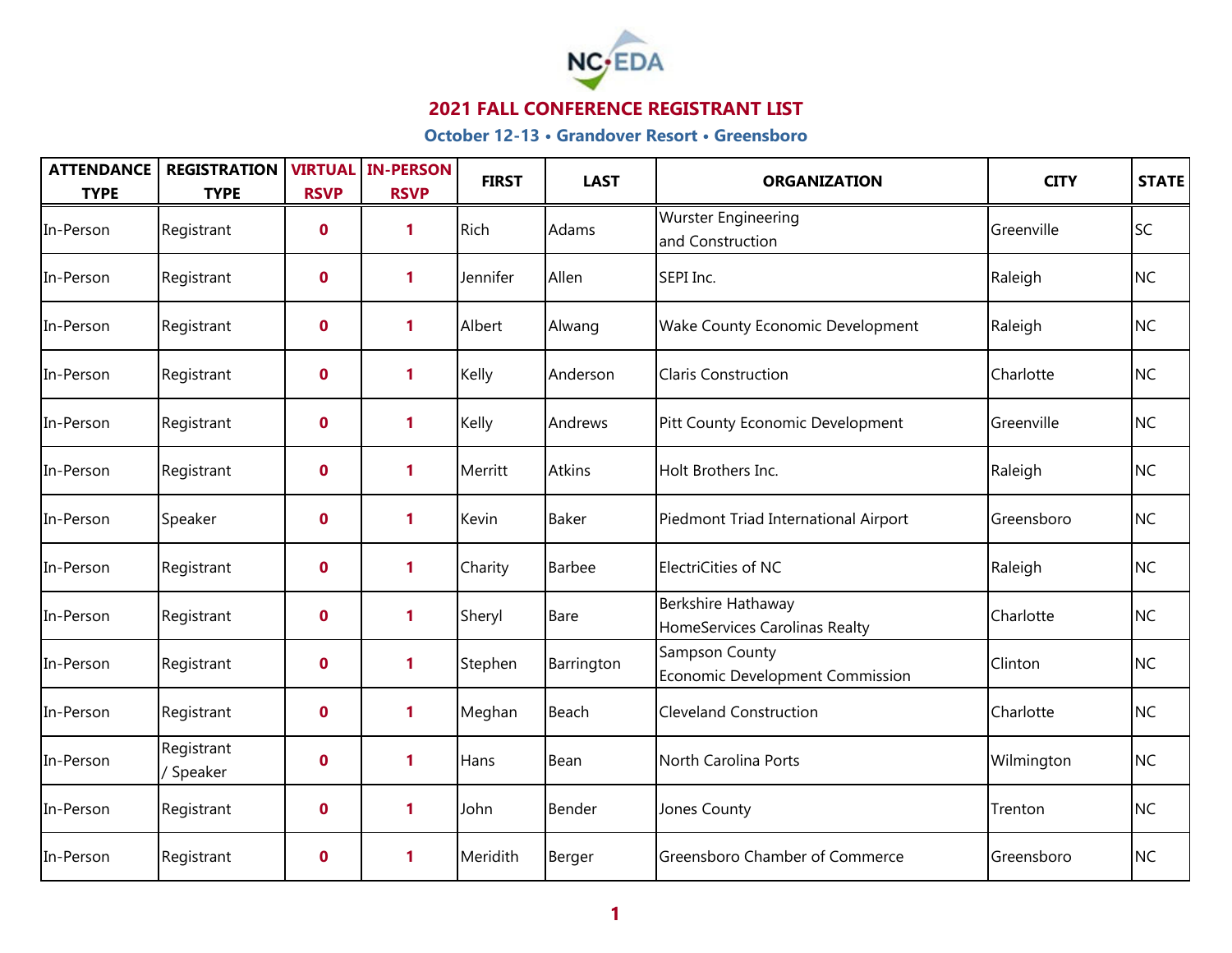

| <b>ATTENDANCE</b><br><b>TYPE</b> | <b>REGISTRATION</b><br><b>TYPE</b> | <b>RSVP</b> | <b>VIRTUAL IN-PERSON</b><br><b>RSVP</b> | <b>FIRST</b> | <b>LAST</b>    | <b>ORGANIZATION</b>                                             | <b>CITY</b>    | <b>STATE</b> |
|----------------------------------|------------------------------------|-------------|-----------------------------------------|--------------|----------------|-----------------------------------------------------------------|----------------|--------------|
| In-Person                        | Registrant                         | $\mathbf 0$ | 1                                       | Jason        | Bertoncino     | WithersRavenel                                                  | Raleigh        | <b>NC</b>    |
| In-Person                        | Registrant                         | $\mathbf 0$ | 1                                       | Paul         | <b>Blake</b>   | <b>ECS Southeast</b>                                            | Charlotte      | <b>NC</b>    |
| In-Person                        | Speaker                            | $\mathbf 0$ | 1                                       | Leslie       | Boney          | <b>NC State University</b>                                      | Raleigh        | <b>NC</b>    |
| In-Person                        | Registrant                         | $\mathbf 0$ | 1                                       | Rob          | Boone          | Frank L Blum Construction Co.                                   | Winston-Salem  | <b>NC</b>    |
| In-Person                        | Registrant                         | $\mathbf 0$ | 1                                       | Jenn         | <b>Bosser</b>  | <b>Iredell County</b><br>Economic Development Corporation       | Mooresville    | <b>NC</b>    |
| In-Person                        | Registrant                         | $\mathbf 0$ | 1                                       | Jeffery      | Bottomley      | PARC design lab                                                 | Durham         | <b>NC</b>    |
| In-Person                        | Speaker                            | $\mathbf 0$ | 1                                       | Eric         | Boyette        | NC Department of Transportation                                 | Raleigh        | <b>NC</b>    |
| In-Person                        | Registrant                         | $\mathbf 0$ | 1                                       | Renee        | Boyette        | Land of Sky Regional Council                                    | Asheville      | <b>NC</b>    |
| In-Person                        | Registrant                         | $\mathbf 0$ | 1                                       | Brittany     | <b>Brady</b>   | <b>Henderson County</b><br>Partnership for Economic Development | Hendersonville | <b>NC</b>    |
| In-Person                        | Registrant                         | $\mathbf 0$ | 1                                       | Lee          | Branscome      | Allen Tate Relocation<br>& Corporate Services                   | Raleigh        | <b>NC</b>    |
| In-Person                        | Registrant                         | $\mathbf 0$ | 1                                       | Kyle         | <b>Bridges</b> |                                                                 | Charlotte      | <b>NC</b>    |
| In-Person                        | Registrant                         | $\mathbf 0$ | 1                                       | Aaron        | <b>Brott</b>   | North Carolina Ports                                            | Wilmington     | <b>NC</b>    |
| In-Person                        | Registrant                         | $\mathbf 0$ | 1                                       | Doug         | <b>Brown</b>   | <b>NARSTCO</b>                                                  | Roswell        | GA           |
| In-Person                        | Registrant                         | $\mathbf 0$ | 1                                       | Kara         | <b>Brown</b>   | Lincoln Economic<br><b>Development Association</b>              | Lincolnton     | <b>NC</b>    |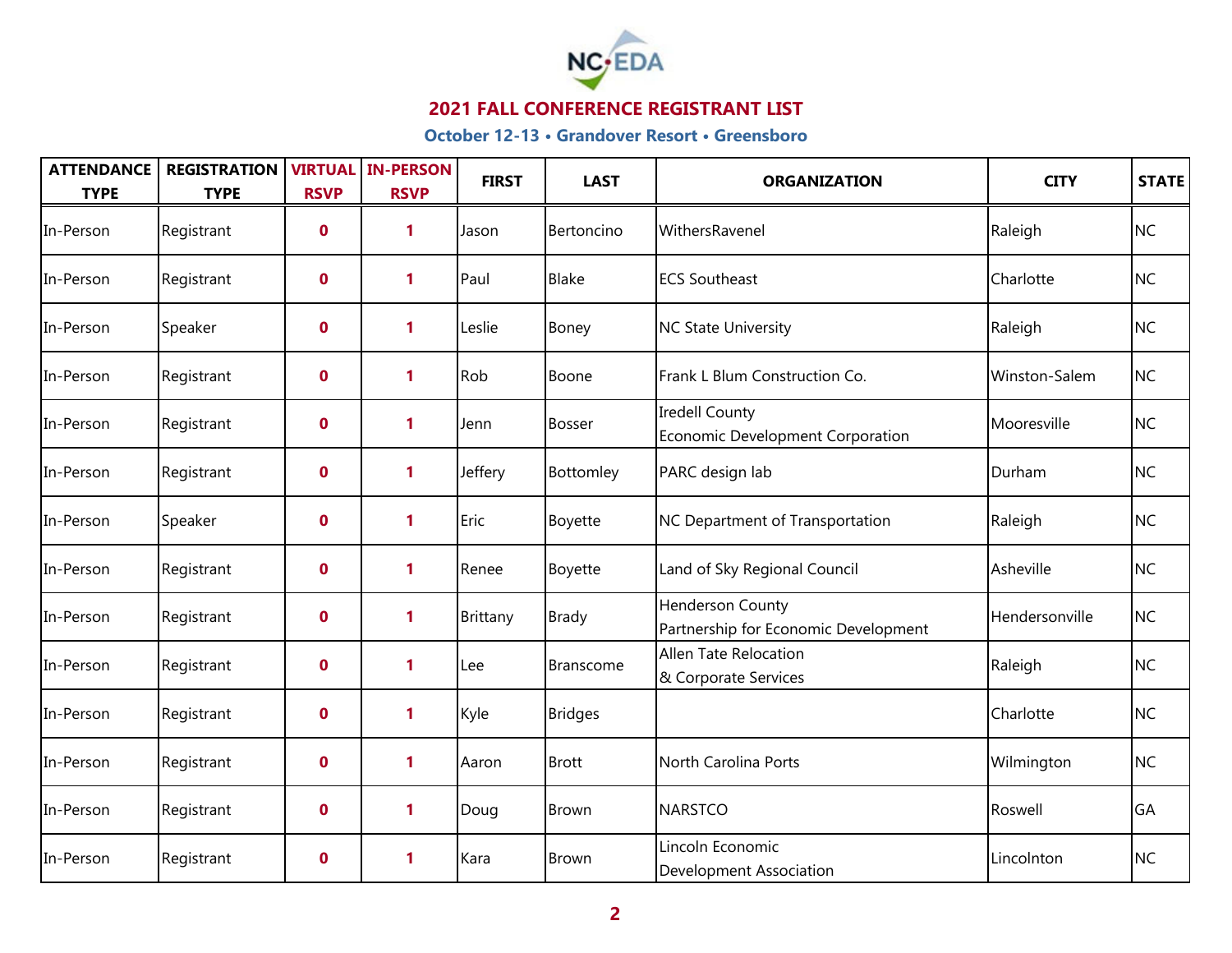

| <b>ATTENDANCE</b><br><b>TYPE</b> | <b>REGISTRATION</b><br><b>TYPE</b> | <b>VIRTUAL</b><br><b>RSVP</b> | <b>IN-PERSON</b><br><b>RSVP</b> | <b>FIRST</b> | <b>LAST</b>      | <b>ORGANIZATION</b>                           | <b>CITY</b>   | <b>STATE</b> |
|----------------------------------|------------------------------------|-------------------------------|---------------------------------|--------------|------------------|-----------------------------------------------|---------------|--------------|
| In-Person                        | Registrant                         | $\mathbf 0$                   | 1                               | Stephen      | <b>Brown</b>     | The EI Group                                  | Charlotte     | <b>NC</b>    |
| In-Person                        | Registrant                         | $\mathbf 0$                   | $\mathbf{1}$                    | Cliff        | <b>Brumfield</b> | Lincoln Economic<br>Development Association   | Lincolnton    | <b>NC</b>    |
| In-Person                        | Registrant                         | $\mathbf 0$                   | $\mathbf{1}$                    | Rachel       | <b>Brumfield</b> | Allen Tate Relocation<br>& Corporate Services | Charlotte     | <b>NC</b>    |
| In-Person                        | Registrant                         | $\mathbf 0$                   | $\mathbf{1}$                    | Keith        | Bryant           | <b>Glover Construction Company</b>            | Pleasant Hill | <b>NC</b>    |
| In-Person                        | Registrant                         | $\boldsymbol{0}$              | 1                               | Margie       | Bukowski         | <b>WEAVERCOOKE Construction</b>               | Asheville     | <b>NC</b>    |
| In-Person                        | Registrant                         | $\mathbf 0$                   | 1                               | Chris        | <b>Bulla</b>     | Pitt County Economic Development              | Greenville    | <b>NC</b>    |
| In-Person                        | Registrant                         | $\mathbf 0$                   | $\mathbf{1}$                    | Margaret     | Burnham          | Nexsen Pruet                                  | Greensboro    | <b>NC</b>    |
| In-Person                        | Registrant                         | $\mathbf 0$                   | 1                               | Taylor       | Butler           | C. T. Wilson Construction Company             | Greensboro    | <b>NC</b>    |
| In-Person                        | Registrant                         | $\mathbf 0$                   | 1                               | Gretchen     | Carson           | Charlotte Regional Business Alliance          | Charlotte     | <b>NC</b>    |
| In-Person                        | Registrant                         | $\mathbf 0$                   | 1                               | Edison       | Cassels          | <b>Edison Foard Construction</b>              | Charlotte     | <b>NC</b>    |
| In-Person                        | Registrant                         | $\mathbf 0$                   | 1                               | Page         | Castrodale       | Cabarrus Economic Development                 | Concord       | <b>NC</b>    |
| In-Person                        | Registrant                         | $\mathbf 0$                   | 1                               | Chad         | Champine         | <b>BHDP Architecture</b>                      | Charlotte     | <b>NC</b>    |
| In-Person                        | Registrant                         | $\mathbf 0$                   | 1                               | Doug         | Chappell         | Wurster Betterground                          | Greenville    | <b>SC</b>    |
| In-Person                        | Registrant                         | $\boldsymbol{0}$              | 1                               | <b>Brent</b> | Christensen      | Greensboro Chamber of Commerce                | Greensboro    | <b>NC</b>    |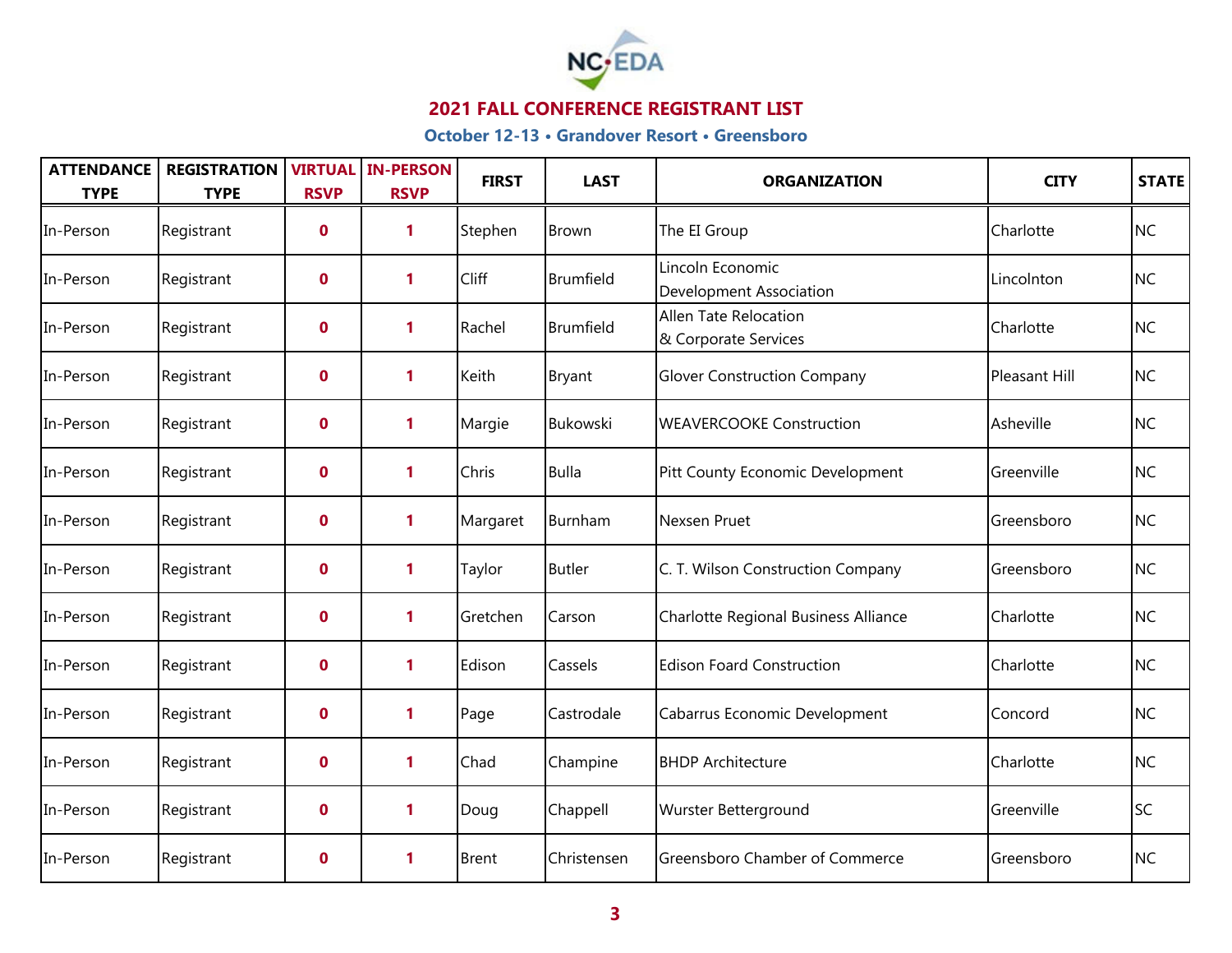

| <b>ATTENDANCE</b><br><b>TYPE</b> | <b>REGISTRATION</b><br><b>TYPE</b> | <b>RSVP</b> | <b>VIRTUAL IN-PERSON</b><br><b>RSVP</b> | <b>FIRST</b>  | <b>LAST</b>          | <b>ORGANIZATION</b>                        | <b>CITY</b>           | STATE     |
|----------------------------------|------------------------------------|-------------|-----------------------------------------|---------------|----------------------|--------------------------------------------|-----------------------|-----------|
| In-Person                        | Registrant<br>/ Speaker            | $\mathbf 0$ | 1                                       | <b>Brian</b>  | Clark                | North Carolina Ports                       | Wilmington            | <b>NC</b> |
| In-Person                        | Registrant                         | $\mathbf 0$ | 1                                       | Leigh         | Cockram              | Rockingham County<br>Economic Development  | Wentworth             | <b>NC</b> |
| In-Person                        | Registrant                         | $\mathbf 0$ | $\mathbf{1}$                            | Michael       | Cole                 | ColeJenest & Stone                         | Raleigh               | <b>NC</b> |
| In-Person                        | Speaker                            | $\mathbf 0$ | 1                                       | Jeremy        | Collins              | NC Department<br>of Information Technology | Raleigh               | <b>NC</b> |
| In-Person                        | Registrant                         | $\mathbf 0$ | 1                                       | Tony          | Copeland             | <b>Brooks Pierce</b>                       | Raleigh               | <b>NC</b> |
| In-Person                        | Registrant                         | $\mathbf 0$ | 1                                       | Jacob         | Copper               | <b>EDPNC</b>                               | Raleigh               | <b>NC</b> |
| In-Person                        | Registrant                         | $\mathbf 0$ | 1                                       | Emily         | Cox                  | North Carolina Railroad Company            | Raleigh               | <b>NC</b> |
| In-Person                        | Registrant                         | $\mathbf 0$ | 1                                       | Mike          | Cravens              | <b>Starr Electric Company</b>              | Greensboro            | <b>NC</b> |
| In-Person                        | Registrant                         | $\mathbf 0$ | 1                                       | Bo            | Crouse-<br>Feuerhelm | JE Dunn Construction                       | Raleigh               | <b>NC</b> |
| In-Person                        | Registrant                         | $\mathbf 0$ | 1                                       | Steve         | Daley                | Optima Engineering                         | Charlotte             | <b>NC</b> |
| In-Person                        | Registrant                         | $\mathbf 0$ | 1                                       | Cyndi         | Dancy                | Dancy Research                             | Greensboro            | <b>NC</b> |
| In-Person                        | Registrant                         | $\mathbf 0$ | $\mathbf{1}$                            | <b>Brenda</b> | Daniels              | ElectriCities of NC                        | Raleigh               | <b>NC</b> |
| In-Person                        | Registrant                         | $\mathbf 0$ | 1                                       | Marvin        | Davis                | The Wooten Company                         | <b>Black Mountain</b> | <b>NC</b> |
| In-Person                        | Registrant                         | $\mathbf 0$ | 1                                       | Dene          | Dawson               | Myers & Chapman                            | Charlotte             | <b>NC</b> |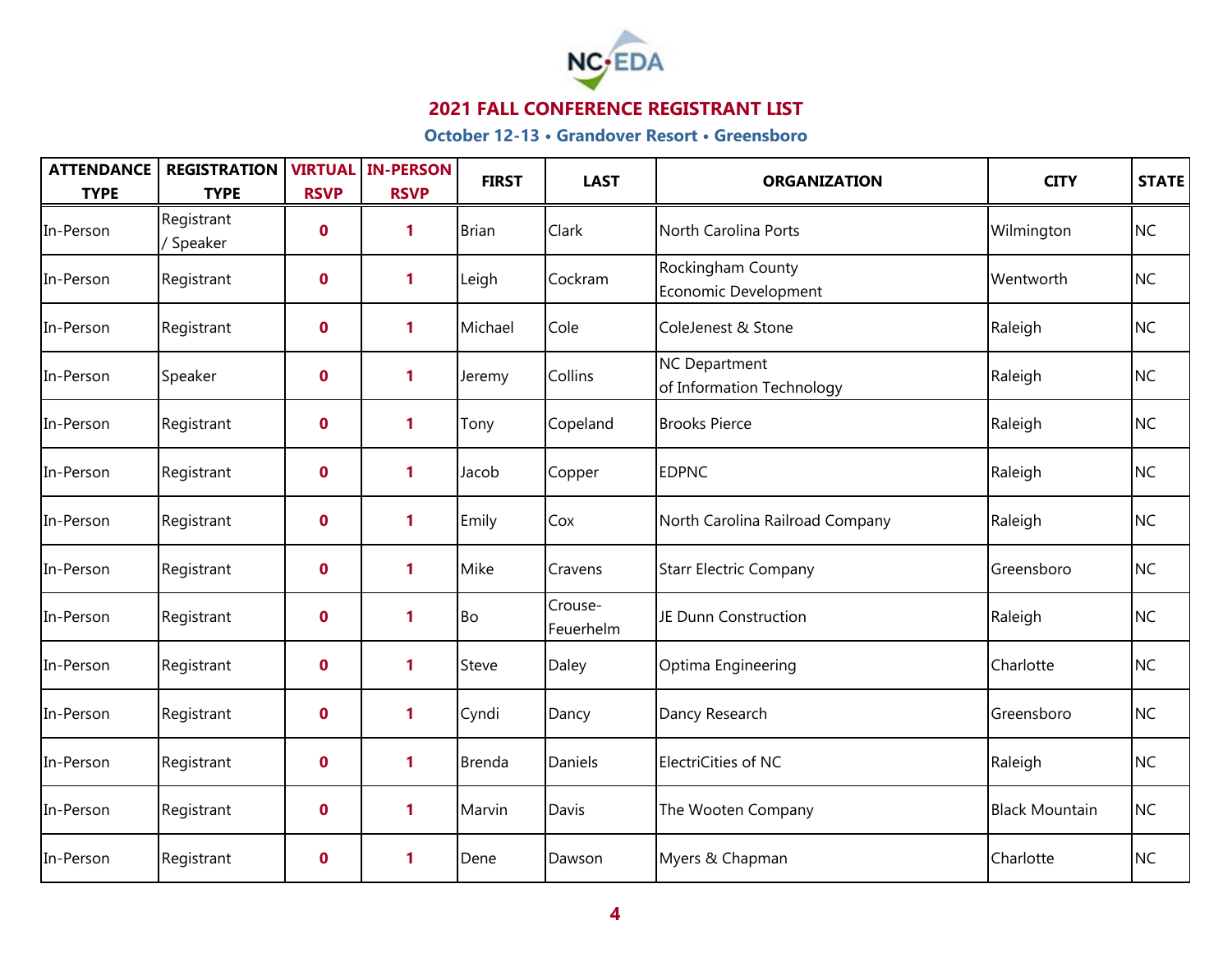

| <b>ATTENDANCE</b><br><b>TYPE</b> | <b>REGISTRATION</b><br><b>TYPE</b> | <b>VIRTUAL</b><br><b>RSVP</b> | <b>IN-PERSON</b><br><b>RSVP</b> | <b>FIRST</b> | <b>LAST</b>    | <b>ORGANIZATION</b>                                   | <b>CITY</b>       | <b>STATE</b> |
|----------------------------------|------------------------------------|-------------------------------|---------------------------------|--------------|----------------|-------------------------------------------------------|-------------------|--------------|
| In-Person                        | Registrant                         | $\mathbf 0$                   | 1                               | Kelly        | Dawson         | <b>EDPNC</b>                                          | Raleigh           | <b>NC</b>    |
| In-Person                        | Registrant                         | $\mathbf 0$                   | 1                               | John         | Dean           | Sanford Area Growth Alliance                          | Sanford           | <b>NC</b>    |
| In-Person                        | Registrant                         | $\mathbf 0$                   | 1                               | Tracy        | Dellinger      | <b>EDPNC</b>                                          | Winston-Salem     | <b>NC</b>    |
| In-Person                        | Registrant                         | $\mathbf 0$                   | 1                               | Denise       | Desatnick      | <b>EDPNC</b>                                          | Raleigh           | <b>NC</b>    |
| In-Person                        | Registrant                         | $\mathbf 0$                   | $\mathbf{1}$                    | Charlie      | <b>Dick</b>    | <b>Environmental Air Systems</b>                      | High Point        | <b>NC</b>    |
| In-Person                        | Registrant                         | $\mathbf 0$                   | 1                               | Kevin        | <b>Dick</b>    | Carolina Small Business Development Fund              | Raleigh           | <b>NC</b>    |
| In-Person                        | Registrant                         | $\mathbf 0$                   | 1                               | Nathaniel    | <b>Dick</b>    | <b>EDPNC</b>                                          | Raleigh           | <b>NC</b>    |
| In-Person                        | Registrant                         | $\mathbf 0$                   | 1                               | Sara         | Downing        | Clancy & Theys Construction                           | Charlotte         | <b>NC</b>    |
| In-Person                        | Speaker                            | $\mathbf 0$                   | 1                               | Darlie       | Dudley         | Forsyth County<br>Digital Equity Planning Committee   | Winston-Salem     | <b>NC</b>    |
| In-Person                        | Registrant                         | $\mathbf 0$                   | $\mathbf{1}$                    | Sandy        | <b>Dunbeck</b> | <b>High Point</b><br>Economic Development Corporation | <b>High Point</b> | <b>NC</b>    |
| In-Person                        | Registrant                         | $\mathbf 0$                   | 1                               | Vinnie       | Durand         | T3 Advisors   A Savills Company                       | Raleigh           | <b>NC</b>    |
| In-Person                        | Registrant                         | $\mathbf 0$                   | 1                               | Bill         | Early          | <b>Brunswick Business</b><br>& Industry Development   | Leland            | <b>NC</b>    |
| In-Person                        | Registrant                         | $\mathbf 0$                   | 1                               | Kyle         | Edney          | Marlboro Development Team                             | Spartanburg       | <b>SC</b>    |
| In-Person                        | Registrant                         | $\mathbf 0$                   | 1                               | Dave         | Efird          | Womble Bond Dickinson                                 | Durham            | <b>NC</b>    |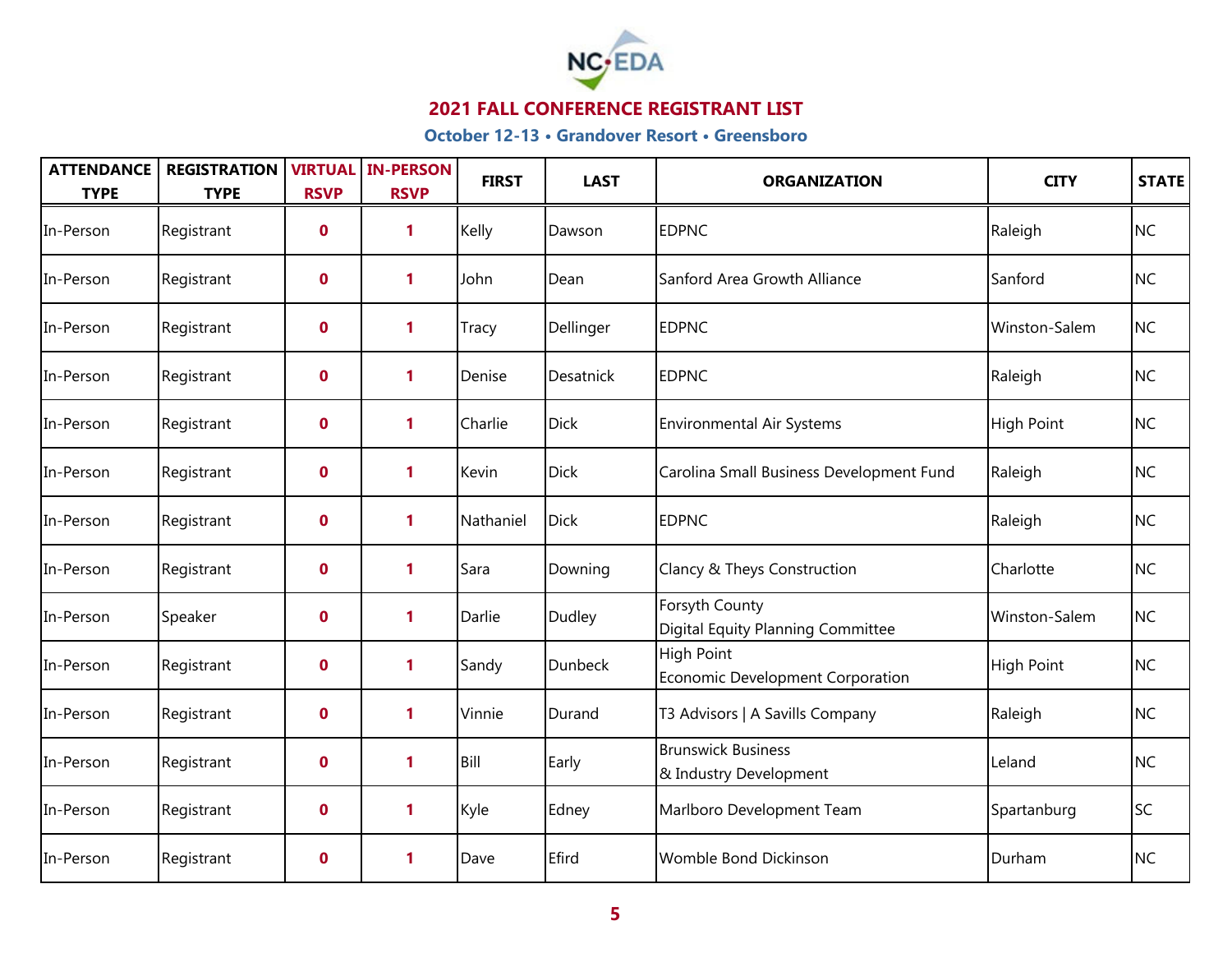

| <b>ATTENDANCE</b><br><b>TYPE</b> | <b>REGISTRATION</b><br><b>TYPE</b> | <b>RSVP</b>      | <b>VIRTUAL IN-PERSON</b><br><b>RSVP</b> | <b>FIRST</b> | <b>LAST</b> | <b>ORGANIZATION</b>                                 | <b>CITY</b>   | STATE     |
|----------------------------------|------------------------------------|------------------|-----------------------------------------|--------------|-------------|-----------------------------------------------------|---------------|-----------|
| In-Person                        | Registrant                         | $\boldsymbol{0}$ | 1                                       | Deepal       | Eliatamby   | <b>Alliance Consulting Engineers</b>                | Columbia      | <b>SC</b> |
| In-Person                        | Registrant                         | $\mathbf 0$      | 1                                       | Jacob        | Elrod       | <b>Terracon Consultants</b>                         | Greensboro    | <b>NC</b> |
| In-Person                        | Registrant                         | $\mathbf 0$      | $\mathbf{1}$                            | Ilina        | Ewen        | Samet Corporation                                   | Raleigh       | <b>NC</b> |
| In-Person                        | Registrant                         | $\mathbf 0$      | 1                                       | Walter       | Farabee     | Greater Winston-Salem Inc.                          | Winston-Salem | <b>NC</b> |
| In-Person                        | Registrant                         | $\boldsymbol{0}$ | 1                                       | Erin         | Farris      | S&ME                                                | Greenville    | <b>SC</b> |
| In-Person                        | Speaker                            | $\mathbf 0$      | 1                                       | John         | Ferguson    | Statesville Regional Airport                        | Statesville   | <b>NC</b> |
| In-Person                        | Registrant                         | $\mathbf 0$      | 1                                       | Mark         | Fletcher    | <b>Bohler Engineering</b>                           | Raleigh       | <b>NC</b> |
| In-Person                        | Registrant                         | $\mathbf 0$      | 1                                       | Kenny        | Flowers     | NC Department of Commerce                           | Raleigh       | <b>NC</b> |
| In-Person                        | Registrant                         | $\mathbf 0$      | 1                                       | Andy         | Foppe       | ARCO Design/Build                                   | Charlotte     | <b>NC</b> |
| In-Person                        | Registrant                         | $\mathbf 0$      | 1                                       | Kellie       | Ford        | S&ME                                                | Raleigh       | <b>NC</b> |
| In-Person                        | Registrant                         | $\boldsymbol{0}$ | 1                                       | Mike         | Fox         | Piedmont Triad Partnership                          | Greensboro    | <b>NC</b> |
| In-Person                        | Registrant                         | $\mathbf 0$      | 1                                       | Kevin        | Franklin    | Randolph County<br>Economic Development Corporation | Asheboro      | <b>NC</b> |
| In-Person                        | Registrant                         | $\mathbf 0$      | 1                                       | Chad         | Frye        | Elford Inc.                                         | Charlotte     | <b>NC</b> |
| In-Person                        | Guest                              | $\mathbf 0$      | 1                                       | Shannon      | Frye        |                                                     | Charlotte     | <b>NC</b> |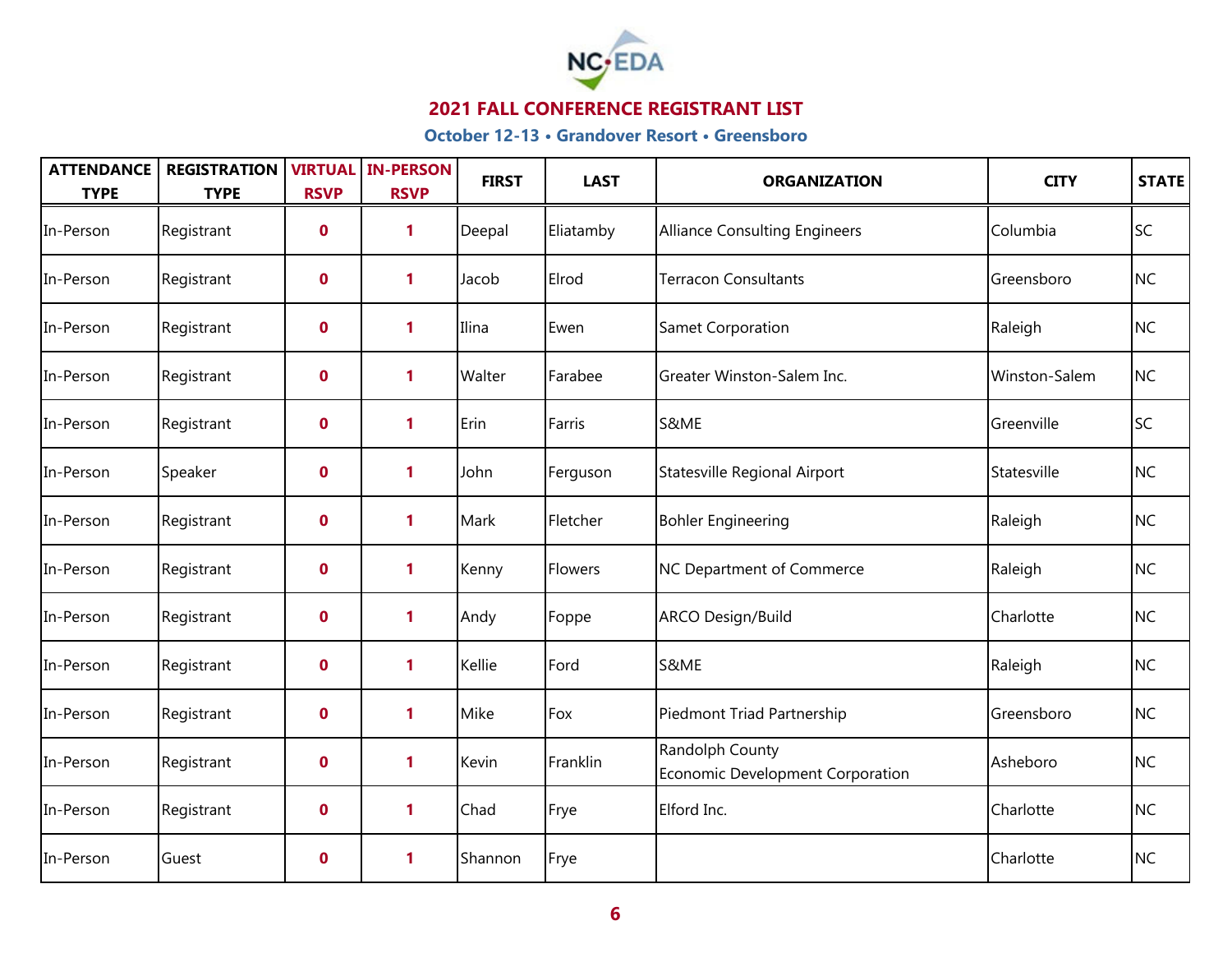

| <b>ATTENDANCE</b><br><b>TYPE</b> | <b>REGISTRATION</b><br><b>TYPE</b> | <b>RSVP</b> | <b>VIRTUAL IN-PERSON</b><br><b>RSVP</b> | <b>FIRST</b> | <b>LAST</b> | <b>ORGANIZATION</b>                                        | <b>CITY</b> | <b>STATE</b> |
|----------------------------------|------------------------------------|-------------|-----------------------------------------|--------------|-------------|------------------------------------------------------------|-------------|--------------|
| In-Person                        | Registrant                         | $\mathbf 0$ | $\mathbf{1}$                            | Madelyn      | Furr        | <b>ECS Southeast</b>                                       | Charlotte   | <b>NC</b>    |
| In-Person                        | Registrant                         | $\mathbf 0$ | 1                                       | Keith        | Gabriel     | JE Dunn Construction                                       | Charlotte   | <b>NC</b>    |
| In-Person                        | Registrant                         | $\mathbf 0$ | $\mathbf{1}$                            | Jenn         | Gallimore   | The Wooten Company                                         | Raleigh     | <b>NC</b>    |
| In-Person                        | Registrant                         | $\mathbf 0$ | $\mathbf{1}$                            | George       | Genero      | Civil & Environmental Consultants                          | Greenville  | <b>SC</b>    |
| In-Person                        | Registrant                         | $\mathbf 0$ | $\mathbf{1}$                            | Crystal      | Gettys      | Randolph County<br><b>Economic Development Corporation</b> | Asheboro    | <b>NC</b>    |
| In-Person                        | Guest                              | $\mathbf 0$ | 1                                       | Darrell      | Gettys      |                                                            | Asheboro    | <b>NC</b>    |
| In-Person                        | Registrant                         | $\mathbf 0$ | 1                                       | Trey         | Goodson     | <b>NCEast Alliance</b>                                     | Greenville  | <b>NC</b>    |
| In-Person                        | Registrant                         | $\mathbf 0$ | 1                                       | Malissa      | Gordon      | Piedmont Lithium Limited                                   | Belmont     | <b>NC</b>    |
| In-Person                        | Registrant                         | $\mathbf 0$ | 1                                       | Ford         | Graham      | <b>K&amp;L Gates LLP</b>                                   | Charlotte   | <b>NC</b>    |
| In-Person                        | Registrant                         | $\mathbf 0$ | 1                                       | Josh         | Grant       | Smith Anderson                                             | Raleigh     | <b>NC</b>    |
| In-Person                        | Guest                              | $\mathbf 0$ | 1                                       | Jeff         | Hall        |                                                            | Durham      | <b>NC</b>    |
| In-Person                        | Registrant                         | $\mathbf 0$ | 1                                       | Scott        | Hamilton    | Golden LEAF Foundation                                     | Rocky Mount | <b>NC</b>    |
| In-Person                        | Registrant                         | $\mathbf 0$ | 1                                       | Natalie      | Hawkins     | Moore County Partners in Progress                          | Pinehurst   | <b>NC</b>    |
| In-Person                        | Registrant                         | $\mathbf 0$ | 1                                       | Savannah     | Heath       | Montgomery County                                          | Troy        | <b>NC</b>    |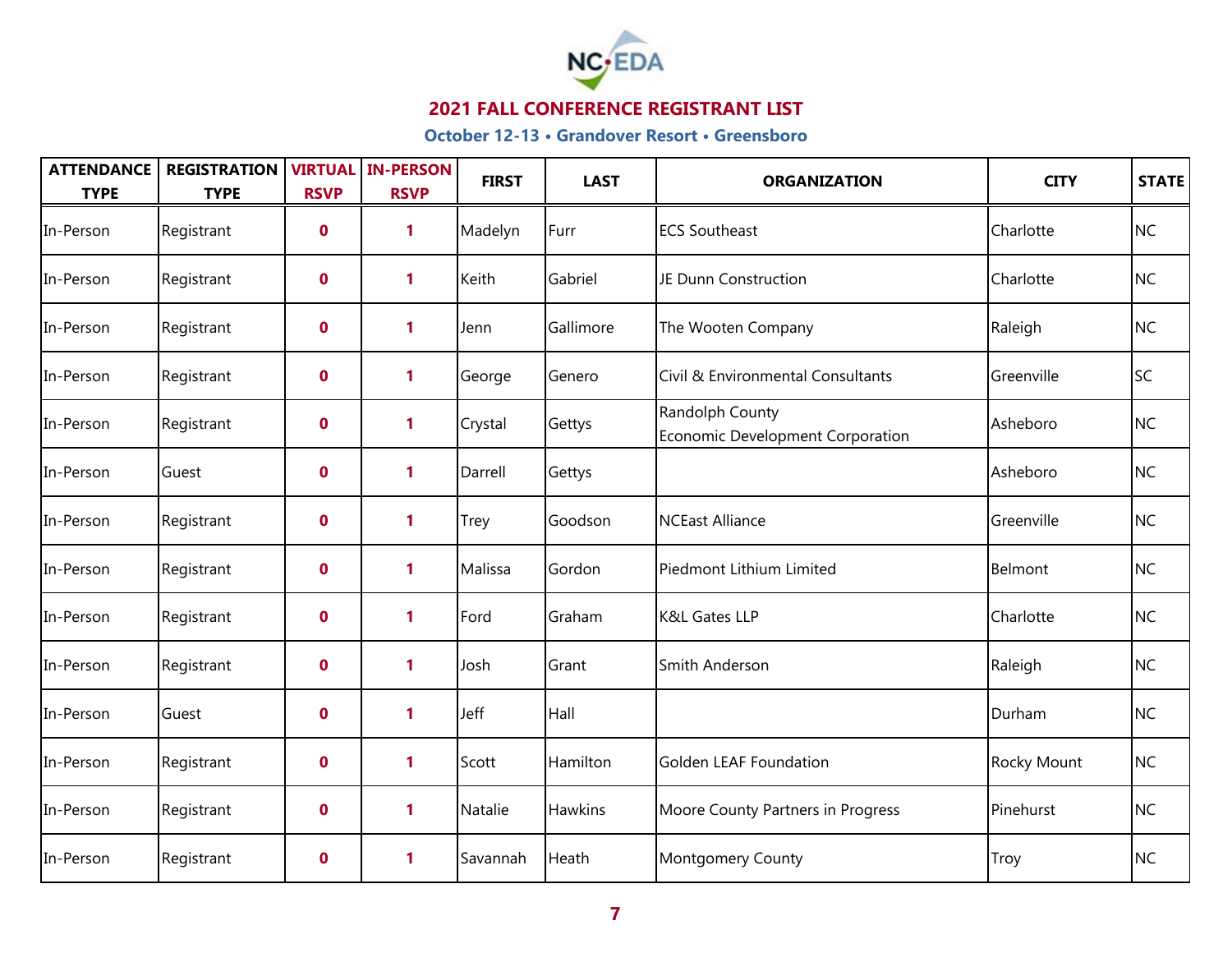

| <b>ATTENDANCE</b><br><b>TYPE</b> | <b>REGISTRATION</b><br><b>TYPE</b> | <b>RSVP</b> | <b>VIRTUAL IN-PERSON</b><br><b>RSVP</b> | <b>FIRST</b> | <b>LAST</b>  | <b>ORGANIZATION</b>                                     | <b>CITY</b> | STATE     |
|----------------------------------|------------------------------------|-------------|-----------------------------------------|--------------|--------------|---------------------------------------------------------|-------------|-----------|
| In-Person                        | Registrant                         | $\mathbf 0$ | 1                                       | Joanna       | Helms        | Apex Economic Development                               | Apex        | <b>NC</b> |
| In-Person                        | Registrant                         | $\mathbf 0$ | 1                                       | Tiffany      | Henry        | Jackson County<br>Economic Development                  | Sylva       | <b>NC</b> |
| In-Person                        | Registrant                         | $\mathbf 0$ | 1                                       | Alan         | Hewett       | Alliance Consulting Engineers                           | Greenville  | <b>SC</b> |
| In-Person                        | Registrant                         | $\mathbf 0$ | 1                                       | Donny        | <b>Hicks</b> | <b>Gaston County</b><br>Economic Development Commission | Belmont     | <b>NC</b> |
| In-Person                        | Registrant                         | $\mathbf 0$ | 1                                       | Loren        | Hill         | Piedmont Triad Partnership                              | Jamestown   | <b>NC</b> |
| In-Person                        | Registrant                         | $\mathbf 0$ | 1                                       | Conley       | Hilliard     | Dewberry                                                | Raleigh     | <b>NC</b> |
| In-Person                        | Registrant                         | $\mathbf 0$ | 1                                       | Joe          | Hines        | <b>Timmons Group</b>                                    | Richmond    | VA        |
| In-Person                        | Registrant                         | $\mathbf 0$ | 1                                       | Scott        | Hinson       | McMillan Pazdan Smith Architecture                      | Charlotte   | <b>NC</b> |
| In-Person                        | Registrant                         | $\mathbf 0$ | 1                                       | Paul         | Hoben        | Aberdeen Carolina<br>& Western Railway                  | Candor      | <b>NC</b> |
| In-Person                        | Registrant                         | $\mathbf 0$ | 1                                       | Adam         | Hogan        | Alliance Consulting Engineers                           | Greenville  | <b>SC</b> |
| In-Person                        | Registrant                         | $\mathbf 0$ | 1                                       | Matt         | Hohorst      | <b>ARCO Design/Build</b>                                | Raleigh     | <b>NC</b> |
| In-Person                        | Registrant                         | $\mathbf 0$ | 1                                       | Tim          | Holloman     | Lower Cape Fear<br><b>Water and Sewer Authority</b>     | Leland      | <b>NC</b> |
| In-Person                        | Registrant                         | $\mathbf 0$ | 1                                       | Rachael      | Holzman      | Monroe-Union<br>County Economic Development             | Monroe      | <b>NC</b> |
| In-Person                        | Registrant                         | $\mathbf 0$ | 1                                       | Dave         | Horne        | Smith Anderson                                          | Raleigh     | <b>NC</b> |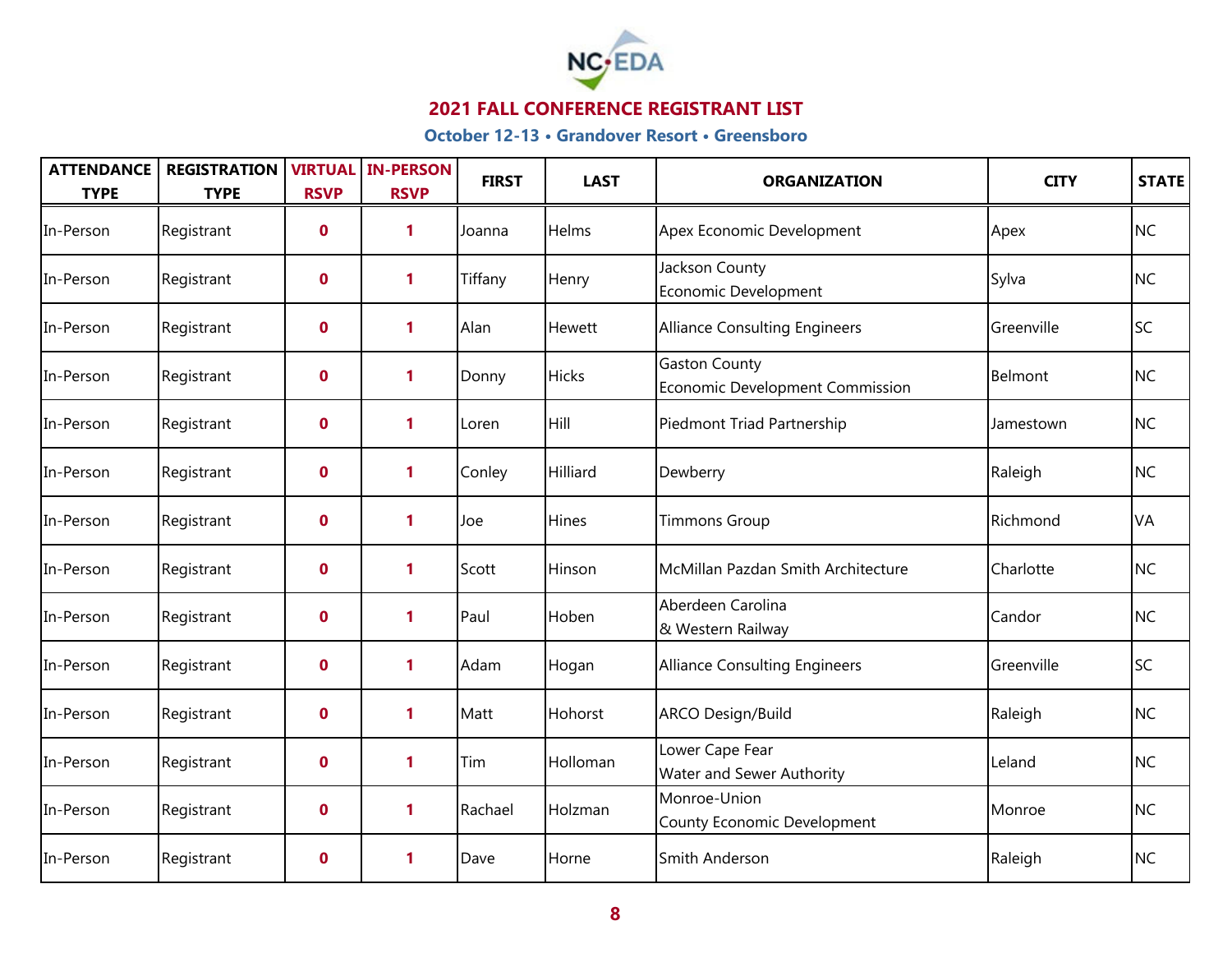

| <b>ATTENDANCE</b><br><b>TYPE</b> | <b>REGISTRATION</b><br><b>TYPE</b> | <b>RSVP</b> | <b>VIRTUAL IN-PERSON</b><br><b>RSVP</b> | <b>FIRST</b> | <b>LAST</b>     | <b>ORGANIZATION</b>                            | <b>CITY</b>   | <b>STATE</b> |
|----------------------------------|------------------------------------|-------------|-----------------------------------------|--------------|-----------------|------------------------------------------------|---------------|--------------|
| In-Person                        | Registrant                         | $\mathbf 0$ | 1                                       | Jim          | Hoskins         | <b>Terracon Consultants</b>                    | Greensboro    | <b>NC</b>    |
| In-Person                        | Registrant                         | $\mathbf 0$ | 1                                       | Andrew       | Huffman         | Alfred Williams & Company                      | Pfafftown     | <b>NC</b>    |
| In-Person                        | Registrant                         | $\mathbf 0$ | $\mathbf{1}$                            | <b>Brad</b>  | Hufford         | Greenville ENC Alliance                        | Greenville    | <b>NC</b>    |
| In-Person                        | Registrant                         | $\mathbf 0$ | $\mathbf{1}$                            | Kyle         | Hughes          | <b>Starr Electric Company</b>                  | Charlotte     | <b>NC</b>    |
| In-Person                        | Registrant                         | $\mathbf 0$ | $\mathbf{1}$                            | Randy        | Hunt            | City of Eden                                   | Edenton       | <b>NC</b>    |
| In-Person                        | Registrant                         | $\mathbf 0$ | $\mathbf{1}$                            | Taylor       | <b>Hutchins</b> | <b>Greensboro Chamber of Commerce</b>          | Greensboro    | <b>NC</b>    |
| In-Person                        | Registrant                         | $\mathbf 0$ | 1                                       | Kati         | Hynes           | Charlotte Regional Business Alliance           | Charlotte     | <b>NC</b>    |
| In-Person                        | Registrant                         | $\mathbf 0$ | 1                                       | Chris        | Johnson         | Johnston County<br>Economic Development        | Smithfield    | <b>NC</b>    |
| In-Person                        | Registrant                         | $\mathbf 0$ | 1                                       | Frances      | Johnson         | <b>NOVA Engineering</b><br>and Environmental   | Charlotte     | <b>NC</b>    |
| In-Person                        | Registrant                         | $\mathbf 0$ | $\mathbf{1}$                            | Martyn       | Johnson         | <b>Beaufort County</b><br>Economic Development | Washington    | <b>NC</b>    |
| In-Person                        | Registrant                         | $\mathbf 0$ | 1                                       | Randall      | Johnson         | NC Biotechnology Center                        | Wilmington    | <b>NC</b>    |
| In-Person                        | Registrant                         | $\mathbf 0$ | 1                                       | Nancy        | Johnston        | NC Biotechnology Center                        | Winston-Salem | <b>NC</b>    |
| In-Person                        | Registrant                         | $\mathbf 0$ | 1                                       | Wes          | Jones           | Progressive AE                                 | Charlotte     | <b>NC</b>    |
| In-Person                        | Registrant<br>/ Speaker            | $\mathbf 0$ | 1                                       | Oppie        | Jordan          | Carolinas Gateway Partnership                  | Rocky Mount   | <b>NC</b>    |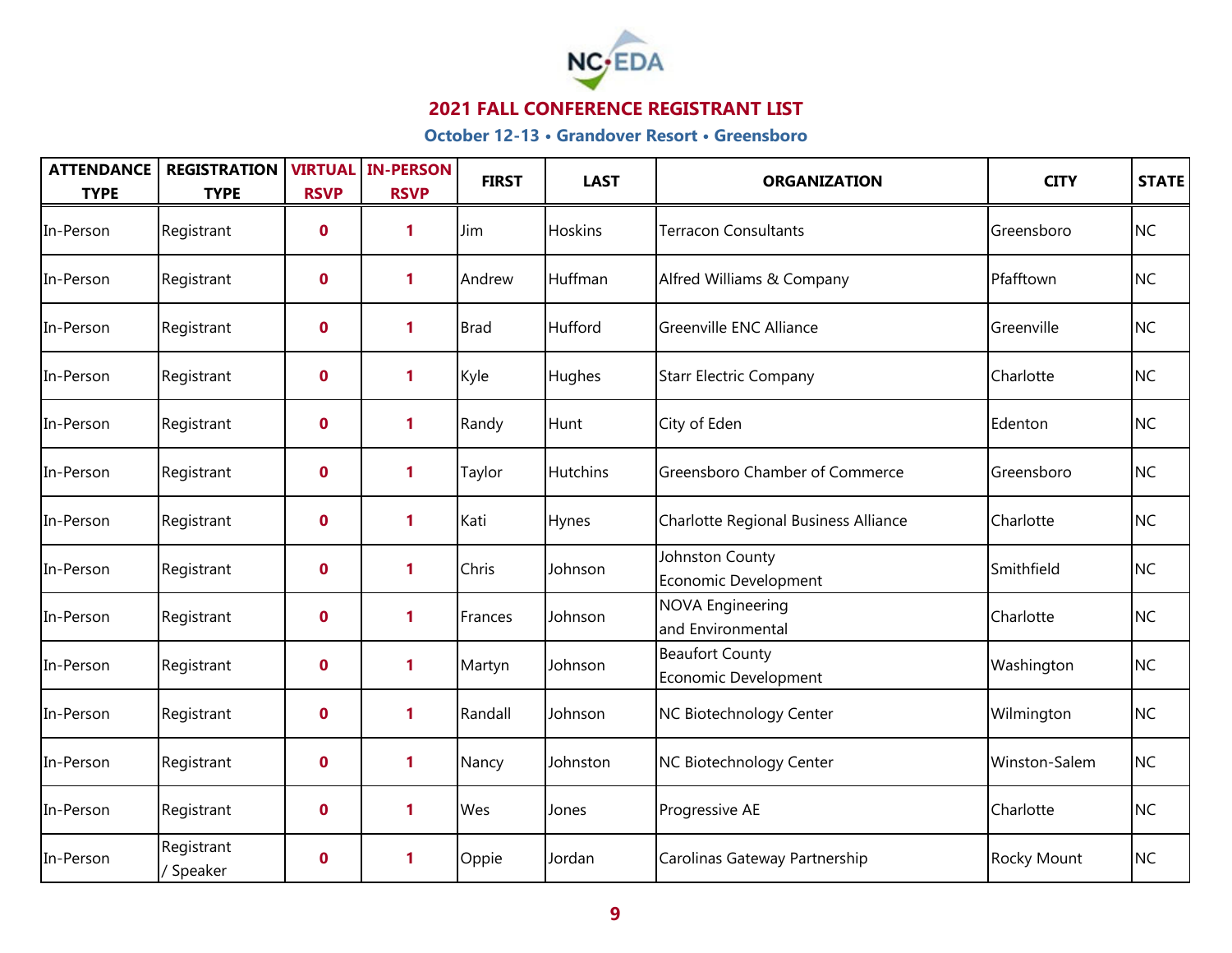

| <b>ATTENDANCE</b><br><b>TYPE</b> | <b>REGISTRATION</b><br><b>TYPE</b> | <b>RSVP</b> | <b>VIRTUAL IN-PERSON</b><br><b>RSVP</b> | <b>FIRST</b> | <b>LAST</b> | <b>ORGANIZATION</b>                                 | <b>CITY</b>   | <b>STATE</b> |
|----------------------------------|------------------------------------|-------------|-----------------------------------------|--------------|-------------|-----------------------------------------------------|---------------|--------------|
| In-Person                        | Registrant                         | $\mathbf 0$ | 1                                       | <b>Bob</b>   | Joyce       | Sanford Area Growth Alliance                        | Sanford       | <b>NC</b>    |
| In-Person                        | Registrant                         | $\mathbf 0$ | 1                                       | James        | Joyner      | Draper Aden Associates                              | Cary          | <b>NC</b>    |
| In-Person                        | Registrant                         | $\mathbf 0$ | 1                                       | <b>Ellis</b> | Keifer      | Greater Winston-Salem Inc.                          | Winston-Salem | <b>NC</b>    |
| In-Person                        | Registrant                         | $\mathbf 0$ | 1                                       | Stan         | Kelly       | Piedmont Triad Partnership                          | Greensboro    | <b>NC</b>    |
| In-Person                        | Registrant                         | $\mathbf 0$ | 1                                       | Ben          | Kinney      | <b>Business North Carolina</b>                      | Charlotte     | <b>NC</b>    |
| In-Person                        | Registrant                         | $\mathbf 0$ | 1                                       | David        | Klanecky    | Piedmont Lithium Limited                            | Belmont       | <b>NC</b>    |
| In-Person                        | Registrant                         | $\mathbf 0$ | 1                                       | Sheila       | Knight      | <b>SK Strategies</b>                                | Cary          | <b>NC</b>    |
| In-Person                        | Registrant                         | $\mathbf 0$ | 1                                       | Chris        | Kouri       | Nexsen Pruet                                        | Charlotte     | <b>NC</b>    |
| In-Person                        | Registrant                         | $\mathbf 0$ | 1                                       | Kevin        | Lackey      | <b>Brunswick Business</b><br>& Industry Development | Leland        | <b>NC</b>    |
| In-Person                        | Registrant                         | $\mathbf 0$ | 1                                       | John         | Lair        | <b>ECS Southeast</b>                                | Wilmington    | <b>NC</b>    |
| In-Person                        | Registrant                         | $\mathbf 0$ | 1                                       | John         | Lea         | Frank L Blum Construction Co.                       | Raleigh       | <b>NC</b>    |
| In-Person                        | Registrant                         | $\mathbf 0$ | 1                                       | Laura        | Lee         | Greater Winston-Salem Inc.                          | Winston-Salem | <b>NC</b>    |
| In-Person                        | Registrant                         | $\mathbf 0$ | 1                                       | Andre        | Lennon      | Civil & Environmental Consultants                   | Charlotte     | <b>NC</b>    |
| In-Person                        | Registrant                         | $\mathbf 0$ | 1                                       | Geoffrey     | Lewis       | <b>GEL Engineering</b>                              | Raleigh       | <b>NC</b>    |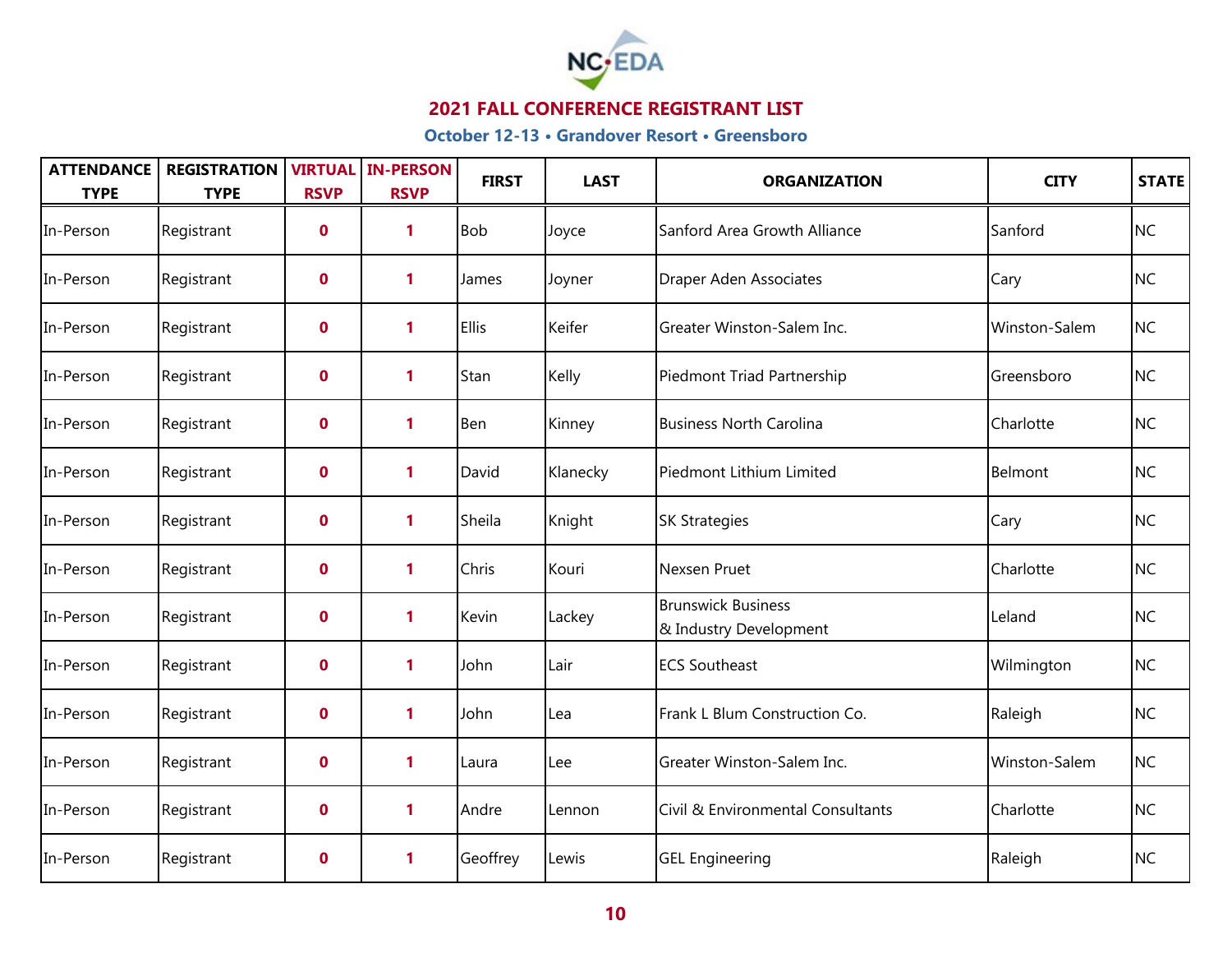

| <b>ATTENDANCE</b><br><b>TYPE</b> | <b>REGISTRATION</b><br><b>TYPE</b> | <b>RSVP</b>      | <b>VIRTUAL IN-PERSON</b><br><b>RSVP</b> | <b>FIRST</b> | <b>LAST</b> | <b>ORGANIZATION</b>                         | <b>CITY</b>    | STATE     |
|----------------------------------|------------------------------------|------------------|-----------------------------------------|--------------|-------------|---------------------------------------------|----------------|-----------|
| In-Person                        | Registrant                         | $\boldsymbol{0}$ | 1                                       | Michele      | Lewis       | <b>RMF Engineering</b>                      | Raleigh        | <b>NC</b> |
| In-Person                        | Registrant                         | $\mathbf 0$      | 1                                       | Mary         | Lilley      | Greenfield                                  | Williamston    | <b>NC</b> |
| In-Person                        | Registrant                         | $\mathbf 0$      | $\mathbf{1}$                            | Maureen      | Little      |                                             | Monroe         | <b>NC</b> |
| In-Person                        | Registrant                         | $\mathbf 0$      | 1                                       | Jean Marie   | Livaudais   | NV <sub>5</sub>                             | Morrisville    | <b>NC</b> |
| In-Person                        | Registrant                         | $\mathbf 0$      | 1                                       | Darren       | Lockhart    | The EI Group                                | Morrisville    | <b>NC</b> |
| In-Person                        | Registrant                         | $\mathbf 0$      | 1                                       | Ted          | Lord        | Golden LEAF Foundation                      | Rocky Mount    | <b>NC</b> |
| In-Person                        | Registrant                         | $\mathbf 0$      | 1                                       | <b>Brian</b> | Maas        | <b>ECS Southeast</b>                        | Greensboro     | <b>NC</b> |
| In-Person                        | Registrant                         | $\mathbf 0$      | 1                                       | Dana         | Magliola    | NC Department of Transportation             | Raleigh        | <b>NC</b> |
| In-Person                        | Registrant                         | $\mathbf 0$      | 1                                       | Ron          | Mahle       | Monroe-Union<br>County Economic Development | Monroe         | <b>NC</b> |
| In-Person                        | Registrant                         | $\mathbf 0$      | $\mathbf{1}$                            | John         | Martin      | Fourth Elm Construction                     | Kernersville   | <b>NC</b> |
| In-Person                        | Registrant                         | $\mathbf 0$      | 1                                       | Carrie       | McClellan   | <b>SKA Consulting Engineers</b>             | Greensboro     | <b>NC</b> |
| In-Person                        | Registrant                         | $\mathbf 0$      | $\mathbf{1}$                            | David        | McConnell   | <b>Edison Foard Construction</b>            | Charlotte      | <b>NC</b> |
| In-Person                        | Registrant                         | $\mathbf 0$      | 1                                       | John         | McLaughlin  | <b>McCrory Construction</b>                 | Southern Pines | <b>NC</b> |
| In-Person                        | Registrant                         | $\mathbf 0$      | 1                                       | Jason        | McLeod      | <b>ECS Southeast</b>                        | Wilmington     | NC        |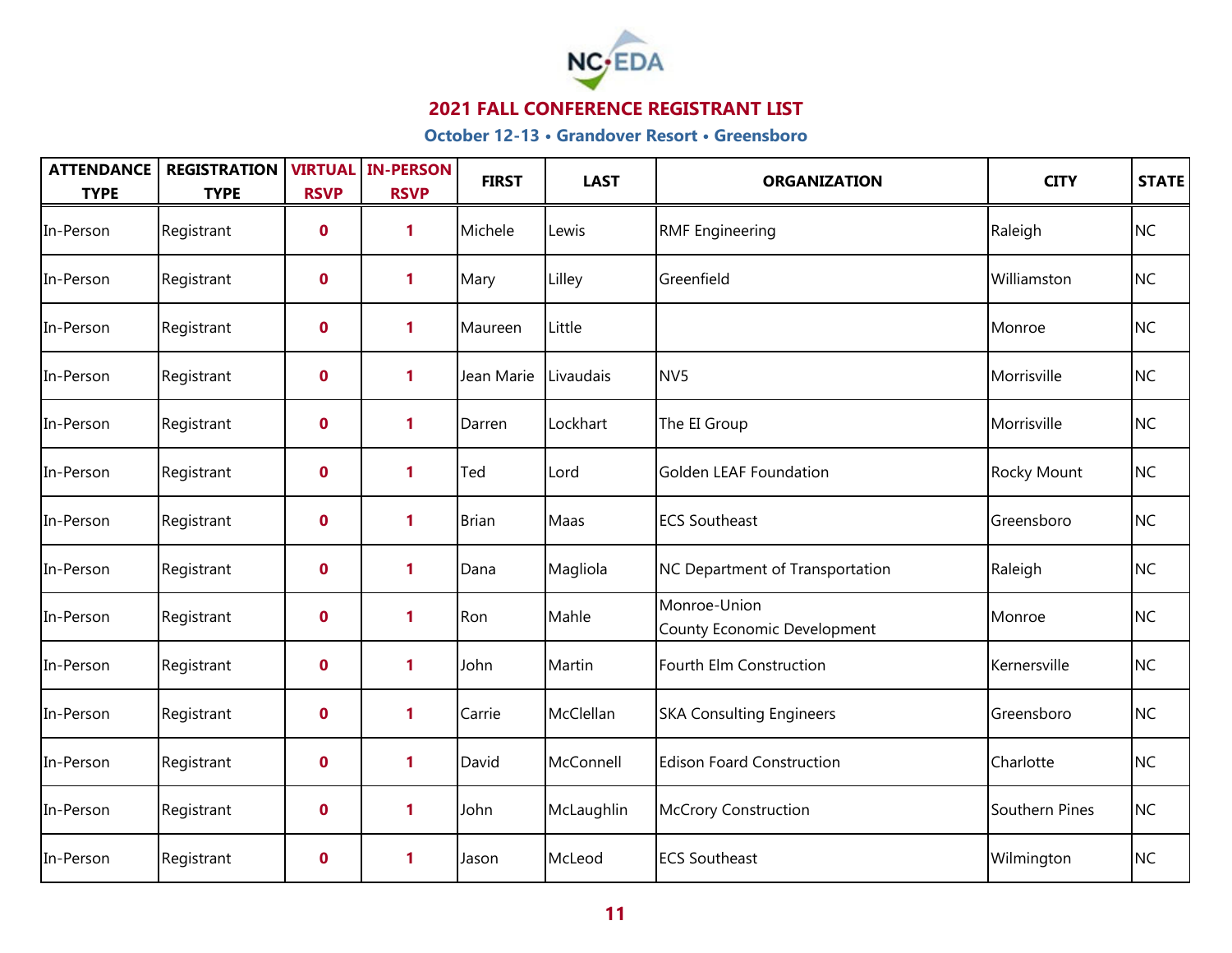

| <b>ATTENDANCE</b><br><b>TYPE</b> | <b>REGISTRATION</b><br><b>TYPE</b> | <b>RSVP</b>      | <b>VIRTUAL IN-PERSON</b><br><b>RSVP</b> | <b>FIRST</b> | <b>LAST</b> | <b>ORGANIZATION</b>                                     | <b>CITY</b>   | STATE     |
|----------------------------------|------------------------------------|------------------|-----------------------------------------|--------------|-------------|---------------------------------------------------------|---------------|-----------|
| In-Person                        | Registrant                         | $\boldsymbol{0}$ | 1                                       | Jamie        | McMahan     | <b>Yancey County</b><br>Economic Development Commission | Burnsville    | <b>NC</b> |
| In-Person                        | Registrant                         | $\mathbf 0$      | 1                                       | Greg         | McNamara    | <b>LS3P Associates</b>                                  | Raleigh       | <b>NC</b> |
| In-Person                        | Registrant                         | $\mathbf 0$      | 1                                       | Tiffany      | McNeill     | Town of Fuquay-Varina                                   | Fuquay-Varina | <b>NC</b> |
| In-Person                        | Registrant                         | $\mathbf 0$      | 1                                       | Kasey        | McWhorter   | S&ME                                                    | Greensboro    | <b>NC</b> |
| In-Person                        | Registrant                         | $\mathbf 0$      | 1                                       | Ashleigh     | Mellon      | Geo-Hydro Engineers                                     | Charlotte     | <b>NC</b> |
| In-Person                        | Registrant                         | $\mathbf 0$      | 1                                       | James        | Mertz       | Bolton & Menk                                           | Raleigh       | <b>NC</b> |
| In-Person                        | Registrant                         | $\mathbf 0$      | 1                                       | Erik         | Messina     | Civil & Environmental Consultants                       | Charlotte     | <b>NC</b> |
| In-Person                        | Registrant                         | $\mathbf 0$      | 1                                       | April        | Mills       | Fox Rothschild                                          | Raleigh       | <b>NC</b> |
| In-Person                        | Registrant                         | $\mathbf 0$      | 1                                       | Jeffrey      | Mitchell    | Duffey Southeast                                        | Charlotte     | <b>NC</b> |
| In-Person                        | Registrant                         | $\mathbf 0$      | $\mathbf{1}$                            | Patricia     | Mitchell    | Appalachian State University                            | Boone         | <b>NC</b> |
| In-Person                        | Registrant                         | $\mathbf 0$      | 1                                       | <b>Derek</b> | Mobley      | Volvo Trucks North America                              | Greensboro    | <b>NC</b> |
| In-Person                        | Registrant                         | $\mathbf 0$      | $\mathbf{1}$                            | Kelly        | Monroe      | Skanska USA Building                                    | Durham        | <b>NC</b> |
| In-Person                        | Registrant                         | $\mathbf 0$      | 1                                       | Andrew       | Moriarty    | <b>Bohler Engineering</b>                               | Raleigh       | <b>NC</b> |
| In-Person                        | Registrant                         | $\mathbf 0$      | 1                                       | Blake        | Moyer       | City of Burlington                                      | Burlington    | <b>NC</b> |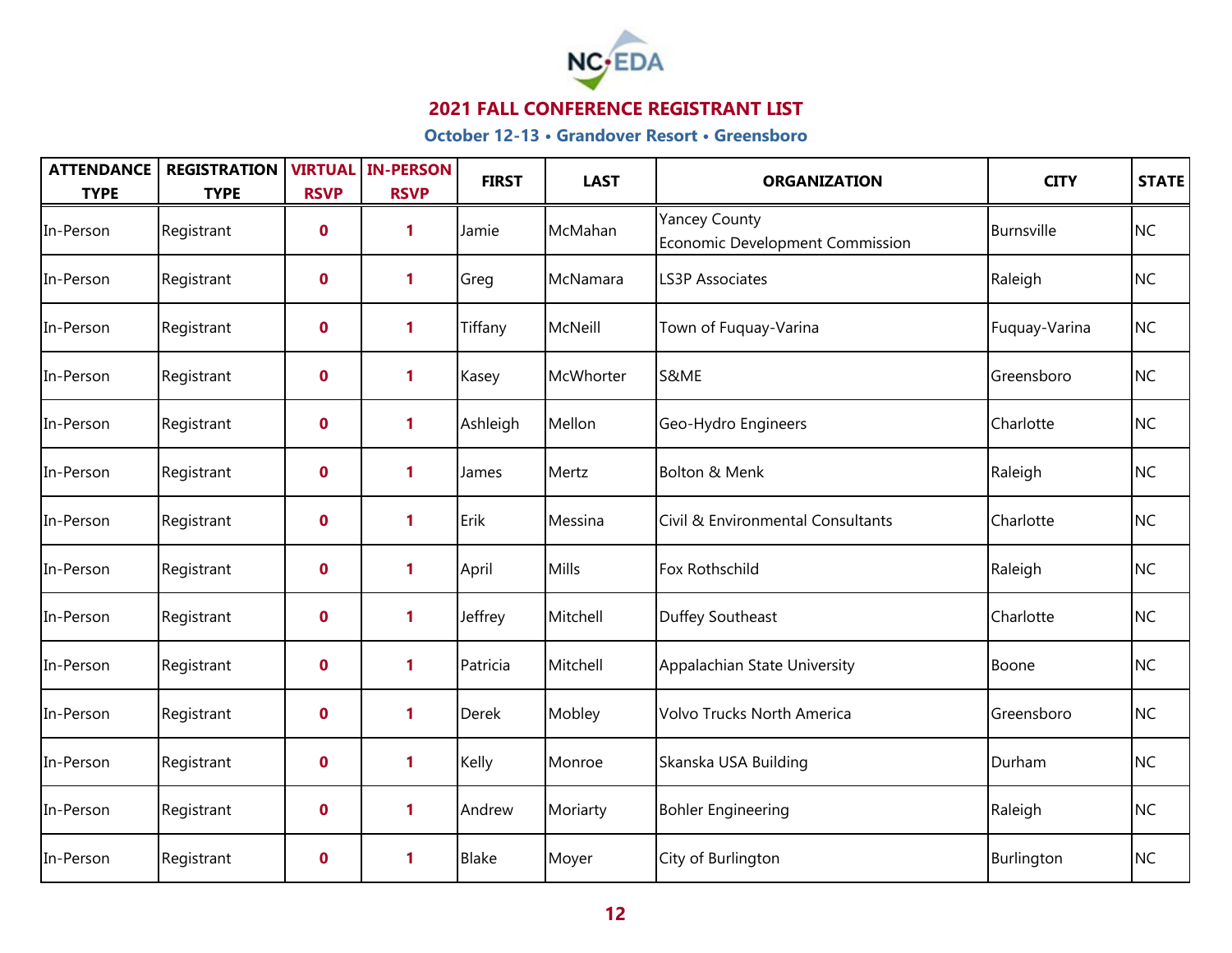

| <b>ATTENDANCE</b><br><b>TYPE</b> | <b>REGISTRATION</b><br><b>TYPE</b> | <b>RSVP</b>      | <b>VIRTUAL IN-PERSON</b><br><b>RSVP</b> | <b>FIRST</b> | <b>LAST</b>    | <b>ORGANIZATION</b>                               | <b>CITY</b>           | <b>STATE</b> |
|----------------------------------|------------------------------------|------------------|-----------------------------------------|--------------|----------------|---------------------------------------------------|-----------------------|--------------|
| In-Person                        | Registrant                         | $\mathbf 0$      | 1                                       | Eric         | Musico         | <b>ARCO Design/Build</b>                          | Raleigh               | <b>NC</b>    |
| In-Person                        | Registrant                         | $\mathbf 0$      | $\mathbf{1}$                            | Ryan         | Nance          | <b>NC Electric Cooperatives</b>                   | Raleigh               | <b>NC</b>    |
| In-Person                        | Registrant                         | $\mathbf 0$      | $\mathbf{1}$                            | John         | <b>Nelms</b>   | Duke Energy                                       | Raleigh               | <b>NC</b>    |
| In-Person                        | Registrant                         | $\mathbf 0$      | 1                                       | Frank        | Newman         | <b>Alliance Consulting Engineers</b>              | Charleston            | <b>SC</b>    |
| In-Person                        | Registrant                         | $\mathbf 0$      | 1                                       | Jim          | <b>Nichols</b> | O'Brien/Atkins Associates                         | Durham                | <b>NC</b>    |
| In-Person                        | Registrant                         | $\mathbf 0$      | $\mathbf{1}$                            | LeeAnn       | Nixon          | <b>Wilkes Economic</b><br>Development Corporation | North Wilkesboro      | <b>NC</b>    |
| In-Person                        | Speaker                            | $\mathbf 0$      | $\mathbf{1}$                            | Jason        | Orthner        | NC Department of Transportation                   | Raleigh               | <b>NC</b>    |
| In-Person                        | Registrant                         | $\mathbf 0$      | 1                                       | Shana        | Overdorf       | Cleanstreak                                       | Huntersville          | <b>NC</b>    |
| In-Person                        | Registrant                         | $\mathbf 0$      | 1                                       | Josh         | Payne          | Southern Industrial Constructors                  | <b>Atlantic Beach</b> | <b>NC</b>    |
| In-Person                        | Registrant                         | $\mathbf 0$      | 1                                       | Ernie        | Pearson        | Nexsen Pruet                                      | Raleigh               | <b>NC</b>    |
| In-Person                        | Registrant                         | $\mathbf 0$      | $\mathbf{1}$                            | Mary Lesa    | Pegg           | <b>EDPNC</b>                                      | Greensboro            | <b>NC</b>    |
| In-Person                        | Registrant                         | $\mathbf 0$      | 1                                       | David        | Peñalva        | <b>NOVA Engineering</b><br>and Environmental      | Charlotte             | <b>NC</b>    |
| In-Person                        | Registrant                         | $\mathbf 0$      | 1                                       | Raul         | Peralta        | <b>ECS Southeast</b>                              | Greensboro            | <b>NC</b>    |
| In-Person                        | Registrant<br>/ Speaker            | $\boldsymbol{0}$ | 1                                       | Chris        | Platé          | Monroe-Union<br>County Economic Development       | Monroe                | <b>NC</b>    |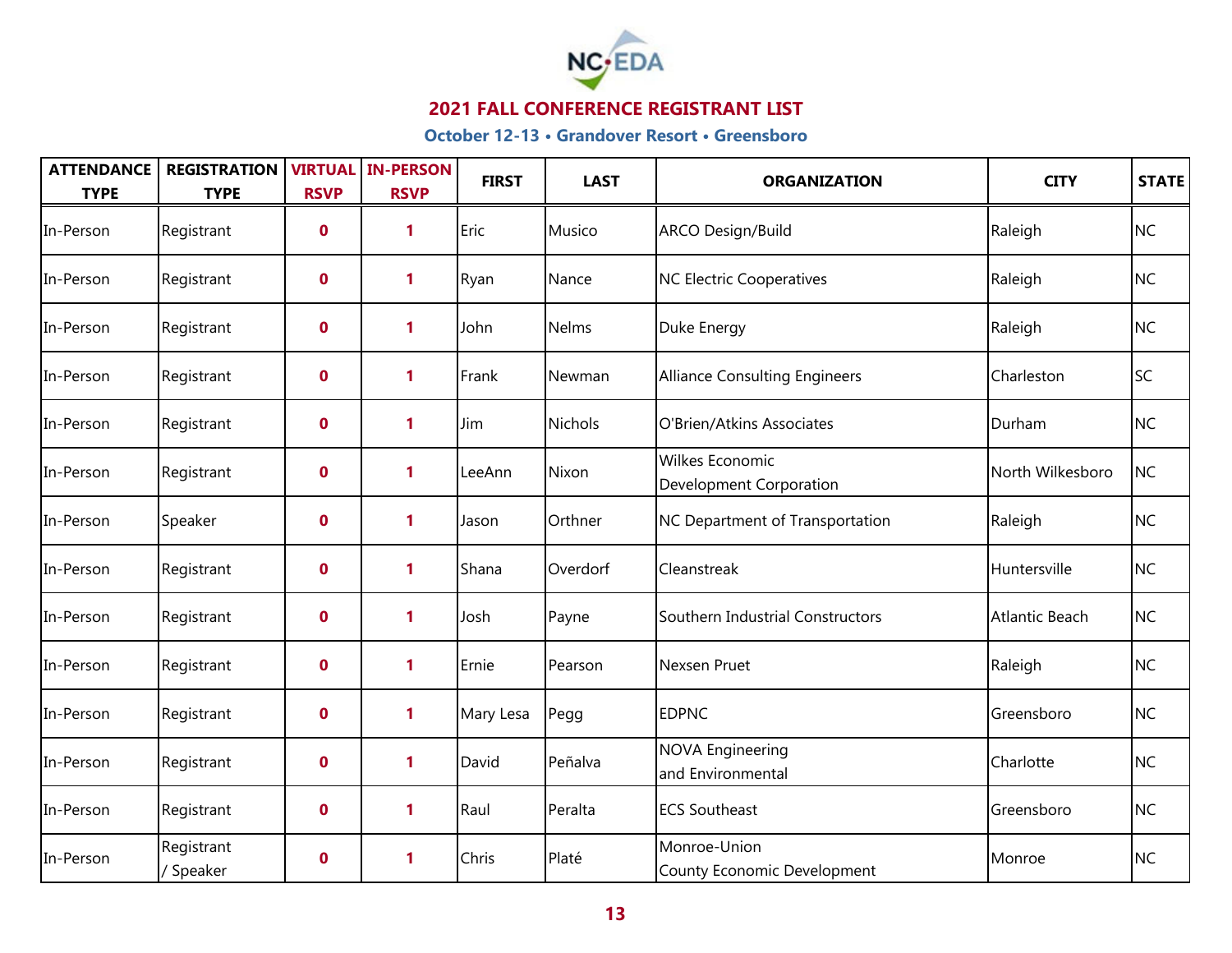

| <b>ATTENDANCE</b><br><b>TYPE</b> | <b>REGISTRATION</b><br><b>TYPE</b> | <b>RSVP</b>      | <b>VIRTUAL IN-PERSON</b><br><b>RSVP</b> | <b>FIRST</b>  | <b>LAST</b> | <b>ORGANIZATION</b>                                       | <b>CITY</b>   | STATE     |
|----------------------------------|------------------------------------|------------------|-----------------------------------------|---------------|-------------|-----------------------------------------------------------|---------------|-----------|
| In-Person                        | Registrant                         | $\boldsymbol{0}$ | 1                                       | Coley         | Price       | <b>Harnett County</b>                                     | Lillington    | <b>NC</b> |
| In-Person                        | Registrant                         | $\mathbf 0$      | 1                                       | Marvin        | Price       | <b>Greensboro Chamber of Commerce</b>                     | Greensboro    | <b>NC</b> |
| In-Person                        | Guest                              | $\mathbf 0$      | 1                                       | Rachel        | Price       |                                                           | Lillington    | <b>NC</b> |
| In-Person                        | Registrant                         | $\mathbf 0$      | 1                                       | Julie         | Pruett      | Catawba County<br><b>Economic Development Corporation</b> | Hickory       | <b>NC</b> |
| In-Person                        | Speaker                            | $\mathbf 0$      | 1                                       | Nido          | Qubein      | <b>High Point University</b>                              | High Point    | <b>NC</b> |
| In-Person                        | Registrant                         | $\mathbf 0$      | 1                                       | <b>Brooks</b> | Raiford     | <b>NC TECH</b>                                            | Raleigh       | <b>NC</b> |
| In-Person                        | Registrant                         | $\mathbf 0$      | 1                                       | Scott         | Ralls       | <b>Wake Technical Community College</b>                   | Raleigh       | <b>NC</b> |
| In-Person                        | Registrant                         | $\mathbf 0$      | 1                                       | David         | Ramsey      | Landmark Builders                                         | Winston-Salem | <b>NC</b> |
| In-Person                        | Registrant                         | $\mathbf 0$      | 1                                       | Jimmy         | Randolph    | Sanford Area Growth Alliance                              | Sanford       | <b>NC</b> |
| In-Person                        | Registrant                         | $\mathbf 0$      | 1                                       | Sam           | Rauf        | Chatham Economic<br><b>Development Corporation</b>        | Pittsboro     | <b>NC</b> |
| In-Person                        | Registrant                         | $\mathbf 0$      | 1                                       | Carl          | Rees        | ElectriCities of NC                                       | Raleigh       | <b>NC</b> |
| In-Person                        | Registrant                         | $\mathbf 0$      | 1                                       | Dee           | Register    | <b>Terracon Consultants</b>                               | Greensboro    | <b>NC</b> |
| In-Person                        | Registrant<br>/ Speaker            | $\mathbf 0$      | 1                                       | Kellen        | Riley       | <b>CSX Transportation</b>                                 | Columbia      | <b>SC</b> |
| In-Person                        | Registrant                         | $\mathbf 0$      | 1                                       | Austin        | Rouse       | <b>EDPNC</b>                                              | Raleigh       | <b>NC</b> |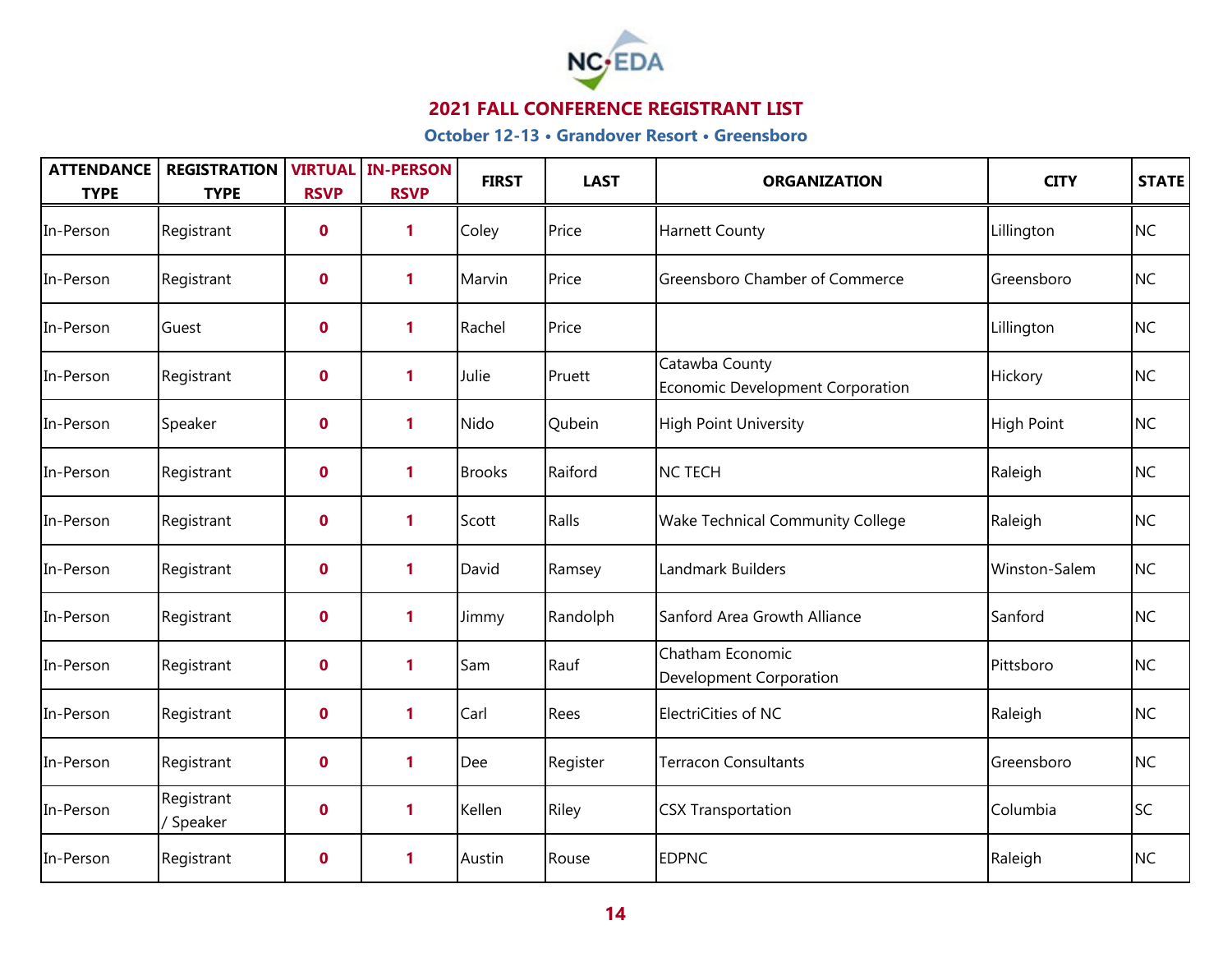

| <b>ATTENDANCE</b><br><b>TYPE</b> | <b>REGISTRATION</b><br><b>TYPE</b> | <b>RSVP</b>      | <b>VIRTUAL IN-PERSON</b><br><b>RSVP</b> | <b>FIRST</b> | <b>LAST</b> | <b>ORGANIZATION</b>                                 | <b>CITY</b>   | STATE     |
|----------------------------------|------------------------------------|------------------|-----------------------------------------|--------------|-------------|-----------------------------------------------------|---------------|-----------|
| In-Person                        | Registrant                         | $\boldsymbol{0}$ | 1                                       | Arthur       | Salido      | WithersRavenel                                      | Asheville     | <b>NC</b> |
| In-Person                        | Registrant                         | $\mathbf 0$      | 1                                       | Susan        | Sanford     | Berkshire Hathaway<br>HomeServices Carolinas Realty | Raleigh       | <b>NC</b> |
| In-Person                        | Registrant                         | $\boldsymbol{0}$ | 1                                       | Shannon      | Sapp        | Wayne Brothers                                      | Davidson      | <b>NC</b> |
| In-Person                        | Registrant                         | $\mathbf 0$      | 1                                       | Gretchen     | Saussy      | Mid-Atlantic Associates                             | Raleigh       | <b>NC</b> |
| In-Person                        | Registrant                         | $\boldsymbol{0}$ | 1                                       | Scott        | Saylor      | Nexsen Pruet                                        | Apex          | <b>NC</b> |
| In-Person                        | Registrant                         | $\mathbf 0$      | 1                                       | Megan        | Sellers     | North Carolina's Southeast                          | Elizabethtown | <b>NC</b> |
| In-Person                        | Registrant                         | $\mathbf 0$      | 1                                       | George       | Sherrill    |                                                     | Raleigh       | <b>NC</b> |
| In-Person                        | Registrant                         | $\mathbf 0$      | 1                                       | Gary         | Shope       | From the Ground Up                                  | Raleigh       | <b>NC</b> |
| In-Person                        | Registrant                         | $\mathbf 0$      | 1                                       | Kim          | Shope       | From the Ground Up                                  | Raleigh       | <b>NC</b> |
| In-Person                        | Registrant                         | $\mathbf 0$      | 1                                       | Jen          | Sisak       | M Moser Associates                                  | Durham        | <b>NC</b> |
| In-Person                        | Registrant                         | $\mathbf 0$      | 1                                       | Jason        | Smith       | <b>Environmental Air Systems</b>                    | Concord       | <b>NC</b> |
| In-Person                        | Registrant                         | $\mathbf 0$      | 1                                       | Mark         | Smith       | <b>ECS Southeast</b>                                | Raleigh       | <b>NC</b> |
| In-Person                        | Registrant                         | $\mathbf 0$      | 1                                       | Matt         | Smith       | <b>Wake Technical Community College</b>             | Raleigh       | <b>NC</b> |
| In-Person                        | Registrant                         | $\mathbf 0$      | 1                                       | Melissa      | Smith       | <b>EDPNC</b>                                        | Raleigh       | <b>NC</b> |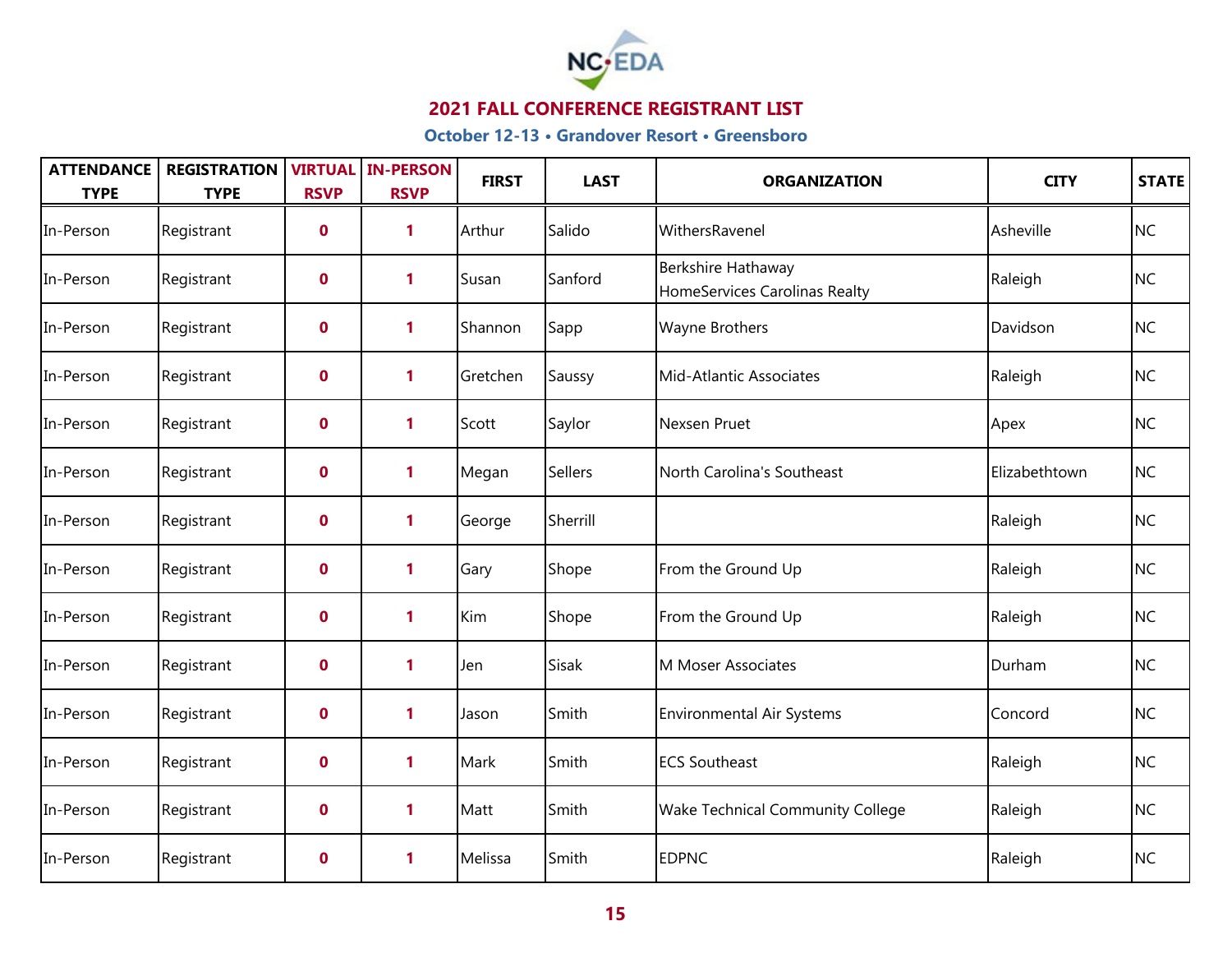

| <b>ATTENDANCE</b><br><b>TYPE</b> | <b>REGISTRATION</b><br><b>TYPE</b> | <b>RSVP</b>      | <b>VIRTUAL IN-PERSON</b><br><b>RSVP</b> | <b>FIRST</b> | <b>LAST</b>     | <b>ORGANIZATION</b>                                | <b>CITY</b>        | STATE     |
|----------------------------------|------------------------------------|------------------|-----------------------------------------|--------------|-----------------|----------------------------------------------------|--------------------|-----------|
| In-Person                        | Registrant                         | $\boldsymbol{0}$ | 1                                       | Michael      | Smith           | Chatham Economic<br><b>Development Corporation</b> | Pittsboro          | <b>NC</b> |
| In-Person                        | Registrant                         | $\mathbf 0$      | 1                                       | Mike         | Solomon         | <b>Windsor Commercial</b>                          | Greensboro         | <b>NC</b> |
| In-Person                        | Registrant                         | $\mathbf 0$      | $\mathbf{1}$                            | Kenny        | Sommerkamp      | JE Dunn Construction                               | Charlotte          | <b>NC</b> |
| In-Person                        | Registrant                         | $\mathbf 0$      | 1                                       | Michael      | <b>Spillars</b> | LeChase Construction                               | Durham             | <b>NC</b> |
| In-Person                        | Registrant                         | $\mathbf 0$      | 1                                       | Robin        | Spinks          | Greenfield                                         | Wrightsville Beach | <b>NC</b> |
| In-Person                        | Registrant                         | $\mathbf 0$      | 1                                       | Joe          | Starr           | <b>Terracon Consultants</b>                        | Raleigh            | <b>NC</b> |
| In-Person                        | Registrant                         | $\mathbf 0$      | 1                                       | <b>DJ</b>    | Stephan         | Allen Tate Relocation<br>& Corporate Services      | Charlotte          | <b>NC</b> |
| In-Person                        | Registrant                         | $\mathbf 0$      | 1                                       | Angie        | Stewart         | Harnett County Economic Development                | Lillington         | <b>NC</b> |
| In-Person                        | Registrant                         | $\mathbf 0$      | 1                                       | Andrew       | Tate            | Duke Energy                                        | Raleigh            | <b>NC</b> |
| In-Person                        | Registrant                         | $\mathbf 0$      | 1                                       | Ben          | Teague          | <b>Biltmore Farms</b>                              | Asheville          | <b>NC</b> |
| In-Person                        | Registrant                         | $\mathbf 0$      | 1                                       | Katherine    | Thomas          | Alfred Williams & Company                          | Raleigh            | <b>NC</b> |
| In-Person                        | Registrant                         | $\mathbf 0$      | 1                                       | Tanna        | Thomas          | <b>Terracon Consultants</b>                        | Charlotte          | <b>NC</b> |
| In-Person                        | Registrant                         | $\boldsymbol{0}$ | 1                                       | Joel         | Tucker          | <b>HICAPS</b>                                      | Greensboro         | <b>NC</b> |
| In-Person                        | Registrant                         | $\mathbf 0$      | 1                                       | Ann          | Turnbill        | <b>EDPNC</b>                                       | Raleigh            | <b>NC</b> |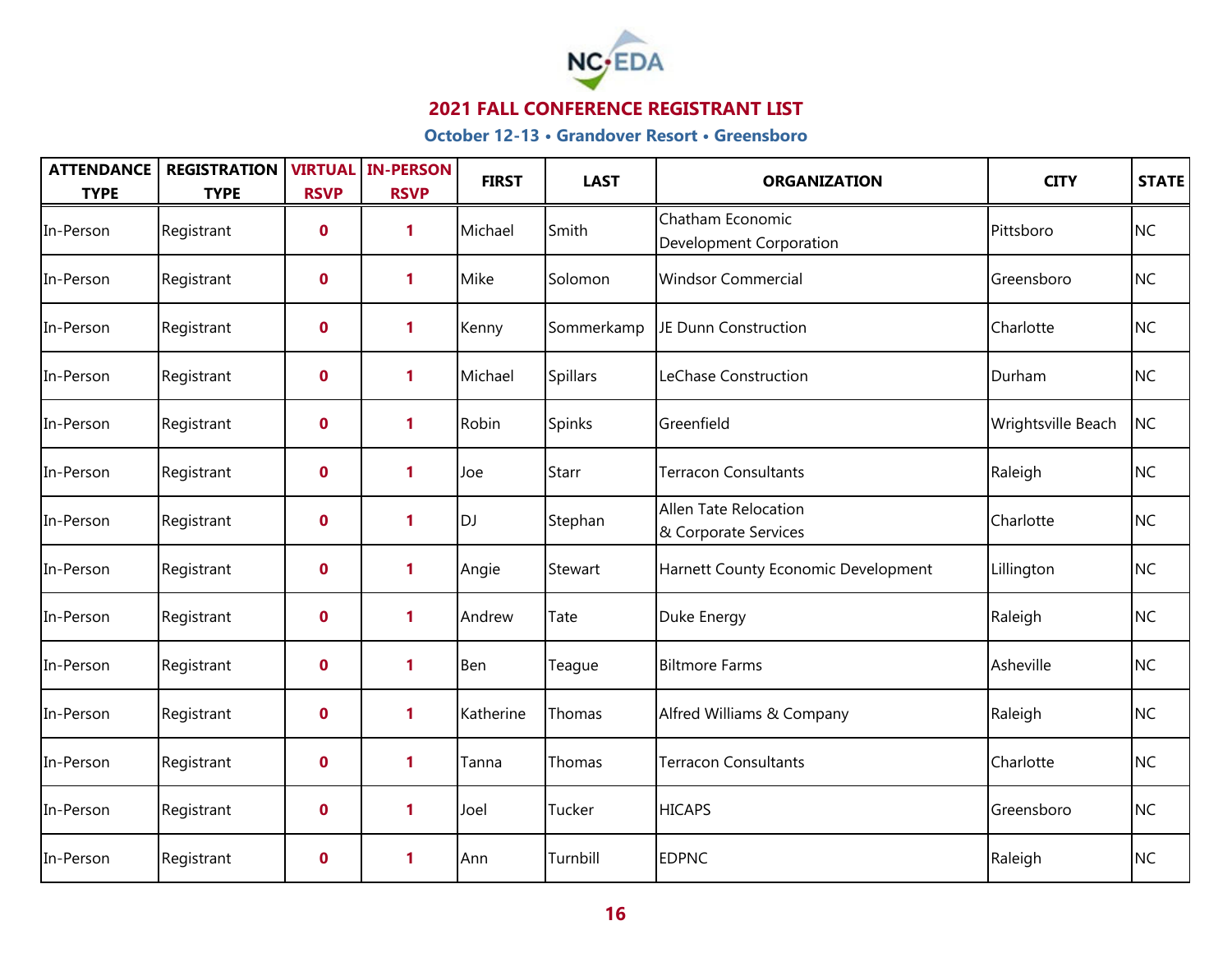

| <b>ATTENDANCE</b><br><b>TYPE</b> | <b>REGISTRATION</b><br><b>TYPE</b> | <b>RSVP</b> | <b>VIRTUAL IN-PERSON</b><br><b>RSVP</b> | <b>FIRST</b> | <b>LAST</b> | <b>ORGANIZATION</b>                                          | <b>CITY</b>  | STATE     |
|----------------------------------|------------------------------------|-------------|-----------------------------------------|--------------|-------------|--------------------------------------------------------------|--------------|-----------|
| In-Person                        | Registrant                         | $\mathbf 0$ | 1                                       | Matt         | Turner      | <b>Barnhill Contracting Company</b>                          | Rocky Mount  | <b>NC</b> |
| In-Person                        | Registrant                         | $\mathbf 0$ | 1                                       | Suzanne      | Turner      | <b>Samet Corporation</b>                                     | Greensboro   | <b>NC</b> |
| In-Person                        | Guest                              | $\mathbf 0$ | 1                                       | James        | Upchurch    | <b>Guilford County</b><br><b>Board of Commissioners</b>      | Greensboro   | <b>NC</b> |
| In-Person                        | Registrant                         | $\mathbf 0$ | 1                                       | Robert       | Van Geons   | Fayetteville Cumberland County<br>Economic Development Corp. | Fayetteville | <b>NC</b> |
| In-Person                        | Registrant                         | $\mathbf 0$ | 1                                       | Wright       | Varn        | Fourth Elm Construction                                      | Kernersville | <b>NC</b> |
| In-Person                        | Registrant                         | $\mathbf 0$ | 1                                       | Jason        | Vaughn      | Agracel Inc.                                                 | Greenville   | <b>SC</b> |
| In-Person                        | Registrant                         | $\mathbf 0$ | 1                                       | Anders       | Victor      | <b>EDPNC</b>                                                 | Raleigh      | <b>NC</b> |
| In-Person                        | Speaker                            | $\mathbf 0$ | 1                                       | <b>Bobby</b> | Walston     | NC Department of Transportation                              | Raleigh      | <b>NC</b> |
| In-Person                        | Registrant                         | $\mathbf 0$ | 1                                       | Shad         | Walters     | Civil & Environmental Consultants                            | Charlotte    | <b>NC</b> |
| In-Person                        | Registrant                         | $\mathbf 0$ | 1                                       | <b>Brent</b> | Ward        | Alliance Consulting Engineers                                | Greenville   | <b>SC</b> |
| In-Person                        | Media                              | $\mathbf 0$ | 1                                       | Andy         | Warfield    | <b>Triad Business Journal</b>                                | Greensboro   | <b>NC</b> |
| In-Person                        | Registrant<br>/ Speaker            | $\mathbf 0$ | 1                                       | Carl         | Warren      | North Carolina Railroad Company                              | Raleigh      | <b>NC</b> |
| In-Person                        | Registrant                         | $\mathbf 0$ | 1                                       | Dan          | Warrick     | SynTerra Corporation                                         | Charlotte    | <b>NC</b> |
| In-Person                        | Registrant                         | $\mathbf 0$ | 1                                       | Jennifer     | Weaver      | <b>Timmons Group</b>                                         | Charlotte    | <b>NC</b> |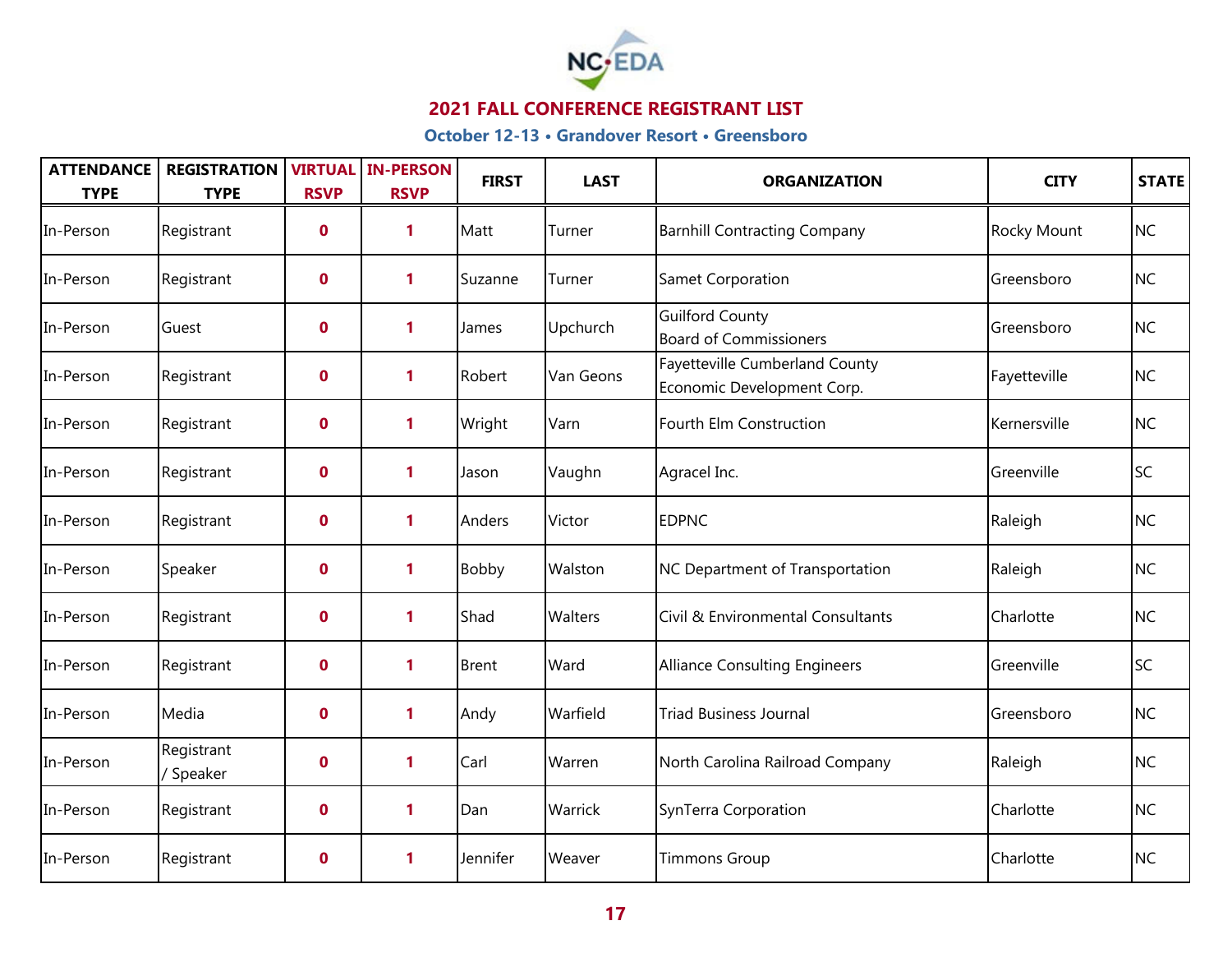

| <b>ATTENDANCE</b><br><b>TYPE</b> | <b>REGISTRATION</b><br><b>TYPE</b> | <b>RSVP</b> | <b>VIRTUAL IN-PERSON</b><br><b>RSVP</b> | <b>FIRST</b> | <b>LAST</b>  | <b>ORGANIZATION</b>                                              | <b>CITY</b>   | <b>STATE</b> |
|----------------------------------|------------------------------------|-------------|-----------------------------------------|--------------|--------------|------------------------------------------------------------------|---------------|--------------|
| In-Person                        | Registrant                         | $\mathbf 0$ | 1                                       | Linda        | Weiner       |                                                                  | Raleigh       | <b>NC</b>    |
| In-Person                        | Registrant<br>/ Speaker            | $\mathbf 0$ | 1                                       | Marqueta     | Welton       | <b>NC Department of Commerce</b>                                 | Raleigh       | <b>NC</b>    |
| In-Person                        | Registrant                         | $\mathbf 0$ | 1                                       | Ryan         | Wetherington | Alfred Williams & Company                                        | Charlotte     | <b>NC</b>    |
| In-Person                        | Registrant                         | $\mathbf 0$ | 1                                       | Penny        | Whiteheart   | Piedmont Triad Partnership                                       | Greensboro    | <b>NC</b>    |
| In-Person                        | Registrant                         | $\mathbf 0$ | 1                                       | Swain        | Whitfield    | <b>Alliance Consulting Engineers</b>                             | Columbia      | <b>SC</b>    |
| In-Person                        | Registrant                         | $\mathbf 0$ | 1                                       | Reid         | Williams     | I-95/I-40 Crossroads of America<br>Economic Development Alliance | Four Oaks     | <b>NC</b>    |
| In-Person                        | Registrant                         | $\mathbf 0$ | 1                                       | EJ.          | Wilson       | <b>BridgePoint General Contracting</b>                           | Durham        | <b>NC</b>    |
| In-Person                        | Registrant                         | $\mathbf 0$ | 1                                       | Ed           | Woloszyn     | <b>Terracon Consultants</b>                                      | Greensboro    | <b>NC</b>    |
| In-Person                        | Registrant                         | $\mathbf 0$ | 1                                       | Alan         | Wood         | Burke Development Inc.                                           | Morganton     | <b>NC</b>    |
| In-Person                        | Registrant                         | $\mathbf 0$ | 1                                       | Chris        | Woods        | Frank L Blum Construction Co.                                    | Charlotte     | <b>NC</b>    |
| In-Person                        | Registrant                         | $\mathbf 0$ | 1                                       | Vince        | Wyche        | <b>Glover Construction Company</b>                               | Pleasant Hill | <b>NC</b>    |
| In-Person                        | Registrant                         | $\mathbf 0$ | 1                                       | Garrett      | Wyckoff      | <b>EDPNC</b>                                                     | Raleigh       | <b>NC</b>    |
| In-Person                        | Registrant                         | $\mathbf 0$ | 1                                       | Curtis       | Wynn         | Roanoke Electric Cooperative                                     | Ahoskie       | <b>NC</b>    |
| In-Person                        | Registrant                         | $\mathbf 0$ | 1                                       | Steve        | Yost         | North Carolina's Southeast                                       | Elizabethtown | <b>NC</b>    |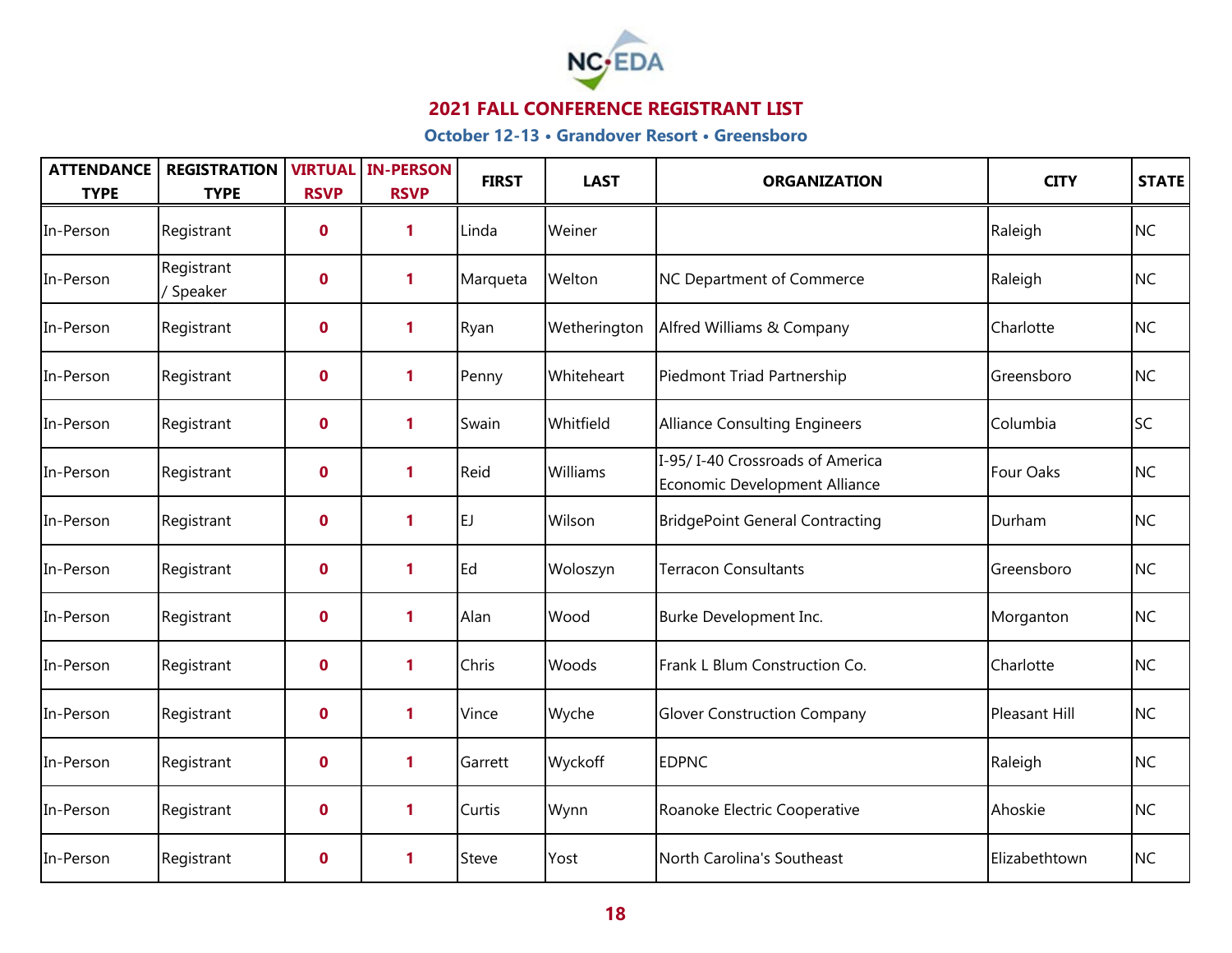

| <b>ATTENDANCE</b><br><b>TYPE</b> | <b>REGISTRATION</b><br><b>TYPE</b> | <b>RSVP</b>  | <b>VIRTUAL IN-PERSON</b><br><b>RSVP</b> | <b>FIRST</b> | <b>LAST</b>  | <b>ORGANIZATION</b>                                | <b>CITY</b>          | <b>STATE</b> |
|----------------------------------|------------------------------------|--------------|-----------------------------------------|--------------|--------------|----------------------------------------------------|----------------------|--------------|
| Virtual                          | Virtual                            | 1            | $\mathbf{0}$                            | Caroline     | Brigmon      | NC Department of Commerce                          | <b>Winston Salem</b> | <b>NC</b>    |
| Virtual                          | Virtual                            | $\mathbf{1}$ | $\mathbf 0$                             | Alyssa       | Byrd         | Lee & Associates - Raleigh Durham                  | Raleigh              | <b>NC</b>    |
| Virtual                          | Virtual                            | 1            | $\mathbf 0$                             | Holly        | Crosby       | NC Department of Commerce                          | Raleigh              | <b>NC</b>    |
| Virtual                          | Virtual                            | 1            | $\mathbf 0$                             | Larry        | Donley       | NC Department of Commerce                          | Greenville           | <b>NC</b>    |
| Virtual                          | Virtual                            | 1            | $\mathbf 0$                             | Justine      | Duncan       | Wake County Economic Development                   | Raleigh              | <b>NC</b>    |
| Virtual                          | Virtual                            | 1            | $\mathbf{0}$                            | Richie       | Duncan       | Franklin County<br>Economic Development Commission | Youngsville          | <b>NC</b>    |
| Virtual                          | Virtual                            | $\mathbf{1}$ | $\mathbf{0}$                            | Nathan       | <b>Ellis</b> | <b>WSP</b>                                         | Raleigh              | <b>NC</b>    |
| Virtual                          | Virtual                            | 1            | $\mathbf 0$                             | Matthew      | Fowler       | NC Department of Commerce                          | Fayetteville         | <b>NC</b>    |
| Virtual                          | Virtual                            | $\mathbf{1}$ | $\mathbf 0$                             | Bryan        | Fox          | Greater Durham<br><b>Chamber of Commerce</b>       | Durham               | <b>NC</b>    |
| Virtual                          | Virtual                            | 1            | $\mathbf 0$                             | Larry        | George       | <b>ATC Associates of North Carolina</b>            | Raleigh              | <b>NC</b>    |
| Virtual                          | Virtual                            | $\mathbf{1}$ | $\mathbf{0}$                            | Michael      | Haley        | Wake County Economic Development                   | Raleigh              | <b>NC</b>    |
| Virtual                          | Virtual                            | 1            | $\mathbf{0}$                            | Jenni        | Harris       | NC Department of Commerce                          | Raleigh              | <b>NC</b>    |
| Virtual                          | Virtual                            | 1            | $\mathbf 0$                             | Phil         | Kirk         | NC Independent<br><b>Colleges and Universities</b> | Raleigh              | <b>NC</b>    |
| Virtual                          | Virtual                            | 1            | $\mathbf 0$                             | Andy         | Kuhn         | Franklin County<br>Economic Development Commission | Youngsville          | <b>NC</b>    |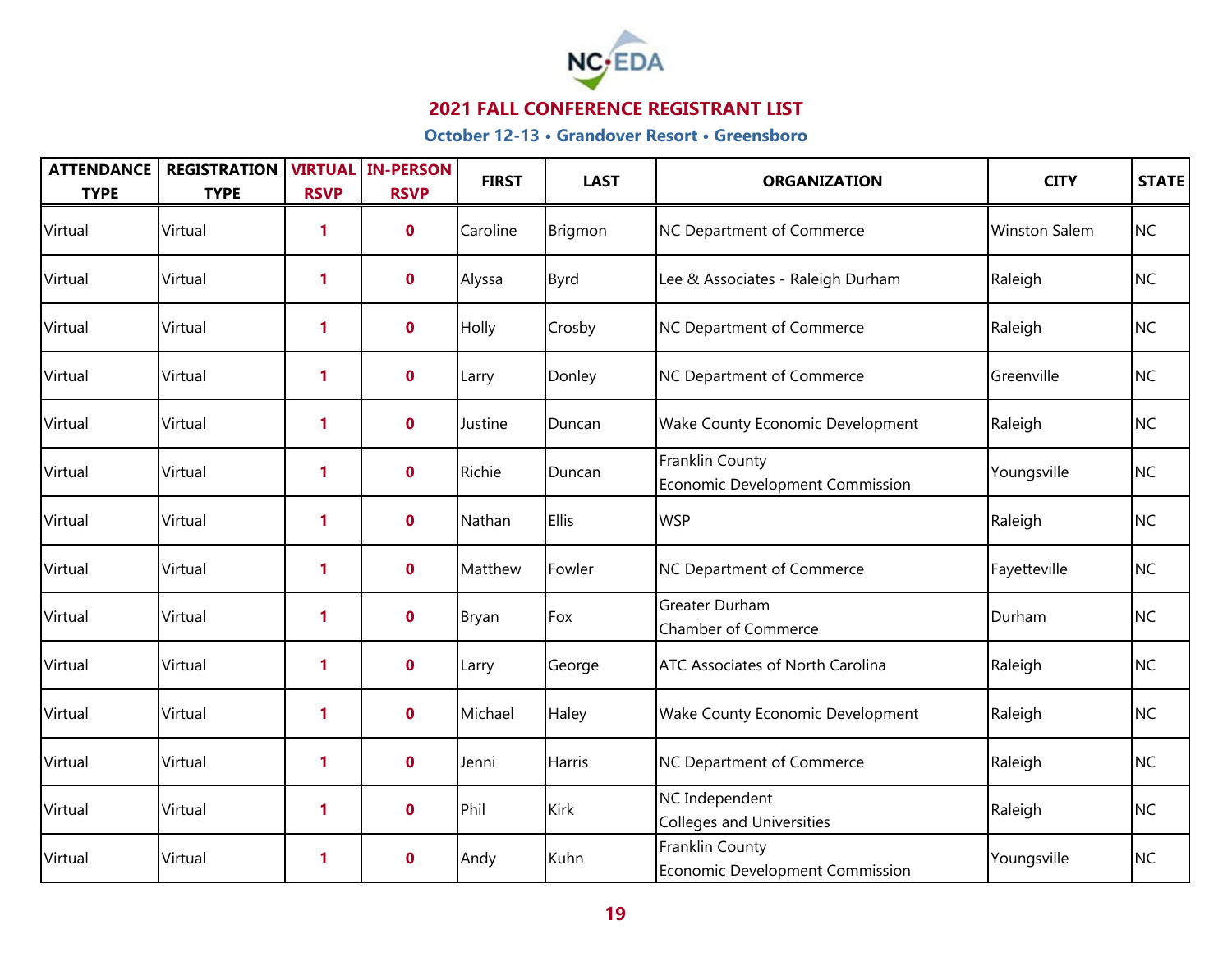

| <b>ATTENDANCE</b><br><b>TYPE</b> | <b>REGISTRATION</b><br><b>TYPE</b> | <b>RSVP</b>  | <b>VIRTUAL IN-PERSON</b><br><b>RSVP</b> | <b>FIRST</b> | <b>LAST</b> | <b>ORGANIZATION</b>                                       | <b>CITY</b> | STATE     |
|----------------------------------|------------------------------------|--------------|-----------------------------------------|--------------|-------------|-----------------------------------------------------------|-------------|-----------|
| Virtual                          | Virtual                            | 1            | $\mathbf 0$                             | Candice      | Lowder      | <b>Stanly County Economic Development</b>                 | Albemarle   | <b>NC</b> |
| Virtual                          | Virtual                            | 1            | $\mathbf 0$                             | <b>Bruce</b> | Mack        | NC Community College System                               | Raleigh     | <b>NC</b> |
| Virtual                          | Speaker                            | $\mathbf{1}$ | $\mathbf{0}$                            | Earl         | Malpass     | Washington-Warren Airport                                 | Washington  | <b>NC</b> |
| Virtual                          | Virtual                            | $\mathbf{1}$ | $\mathbf 0$                             | Jamie        | McCall      | <b>Carolina Small Business</b><br>Development Fund        | Raleigh     | <b>NC</b> |
| Virtual                          | Virtual                            | $\mathbf{1}$ | $\mathbf 0$                             | Mike         | McIntyre    | Ward and Smith                                            | Raleigh     | <b>NC</b> |
| Virtual                          | Virtual                            | 1            | $\mathbf 0$                             | Jon          | Miller      | A M King                                                  | Charlotte   | <b>NC</b> |
| Virtual                          | Virtual                            | $\mathbf{1}$ | $\mathbf 0$                             | Shanta       | Morton      | <b>EDPNC</b>                                              | Raleigh     | <b>NC</b> |
| Virtual                          | Virtual                            | 1            | $\mathbf{0}$                            | Michelle     | Muir        | <b>NC Department of Commerce</b>                          | Raleigh     | <b>NC</b> |
| Virtual                          | Virtual                            | 1            | $\mathbf{0}$                            | Debroah      | Murray      | <b>Caldwell County</b><br>Economic Development Commission | Lenoir      | <b>NC</b> |
| Virtual                          | Virtual                            | $\mathbf{1}$ | $\mathbf{0}$                            | Aaron        | Ouellette   | Port of Virginia                                          | Norfolk     | VA        |
| Virtual                          | Virtual                            | $\mathbf{1}$ | $\mathbf 0$                             | Donna        | Phillips    | Duke Energy                                               | Winterville | <b>NC</b> |
| Virtual                          | Virtual                            | $\mathbf{1}$ | $\mathbf 0$                             | Patrick      | Pierce      | Town of Clayton                                           | Clayton     | <b>NC</b> |
| Virtual                          | Virtual                            | 1            | $\mathbf 0$                             | Kristin      | Reese       | Cleveland County<br>Economic Development Partnership      | Shelby      | <b>NC</b> |
| Virtual                          | Virtual                            | 1            | $\mathbf 0$                             | Ryan         | Regan       | Greater Durham<br><b>Chamber of Commerce</b>              | Durham      | <b>NC</b> |